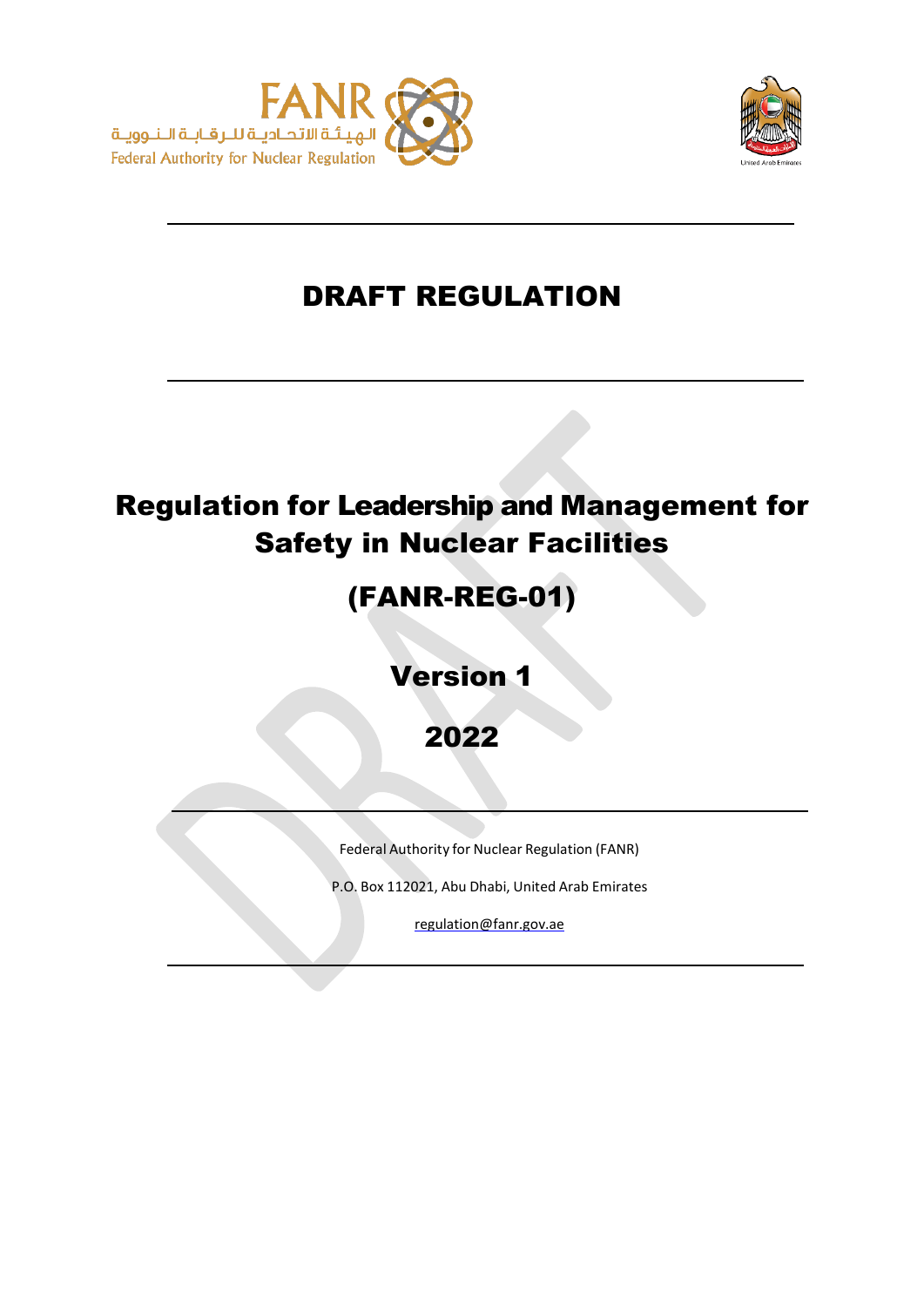



## **Table of Contents**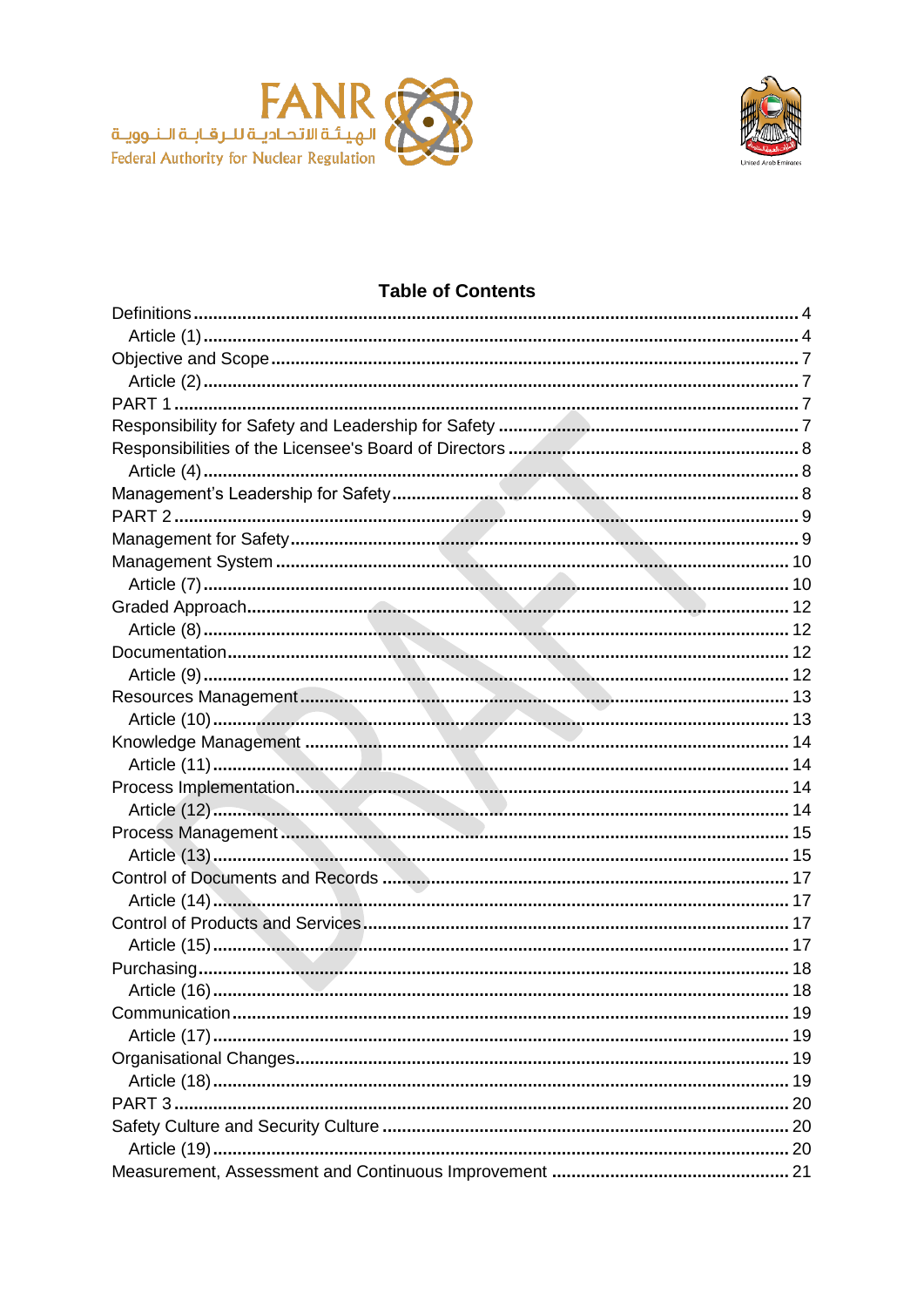

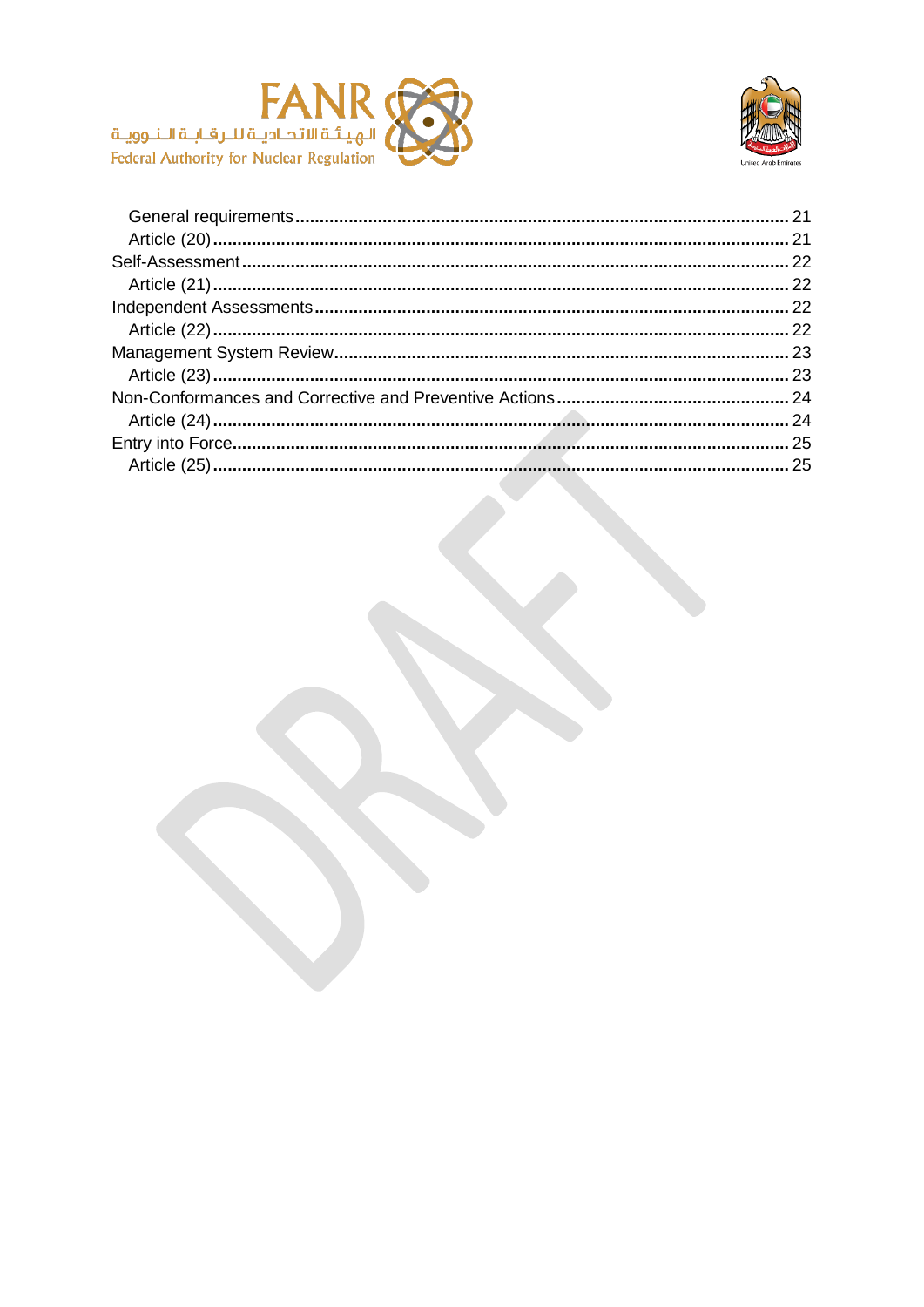



# **Preamble**

This regulation is issued by the Federal Authority for Nuclear Regulation pursuant to the powers conferred to its Board of Management in Article 11(4) and Article 38(1) of the Federal Law by Decree No. 6 of 2009 Concerning the Peaceful Uses of Nuclear Energy (the Law).

# **Definitions**

# **Article (1)**

- <span id="page-3-1"></span><span id="page-3-0"></span>1. For the purposes of this regulation, the following terms shall have the meaning ascribed to them in Article 1 of the Law, unless the context requires otherwise: Accident, Authority, Closure, Commissioning, Construction, Decommissioning, Design, Emergency, Ionizing Radiation, Licence, Licensee, Nuclear Facility, Nuclear Security, Operation, Person, Radiation Protection, Radiation Sources, Radioactive Material, Radioactive Waste, Regulated Activity, Regulatory Inspection and Safety.
- 2. In addition, the following terms shall have the meanings set forth below.

| <b>Counterfeit Items</b>                      | Items that are intentionally manufactured, refurbished or<br>altered to imitate original products without authorization in<br>order to pass themselves off as genuine.                                                                                                        |
|-----------------------------------------------|-------------------------------------------------------------------------------------------------------------------------------------------------------------------------------------------------------------------------------------------------------------------------------|
| <b>Fundamental Safety</b><br><b>Objective</b> | The objective to protect people and the environment from<br>the harmful effects of lonizing Radiation, as described in<br>the International Atomic Energy Agency (IAEA) Safety<br>Standard 'Fundamental Safety Principles' (Safety<br>Fundamentals (No. SF-1), 2006 edition). |
| <b>Fraudulent Item</b>                        | Items that are intentionally misrepresented with the intent<br>to deceive. Fraudulent items include items provided with<br>incorrect identification, falsified or inaccurate certification.                                                                                   |
| Individual(s)                                 | Employees of the applicant for a Licence to conduct a<br>Regulated Activity relating to a Nuclear Facility or of the<br>Licensee as well as employees of the Licensee's<br>consultants or contractors.                                                                        |
| <b>Interested Parties</b>                     | A general term encompassing all public or private<br>organisations (with the exception of the Authority), entities                                                                                                                                                            |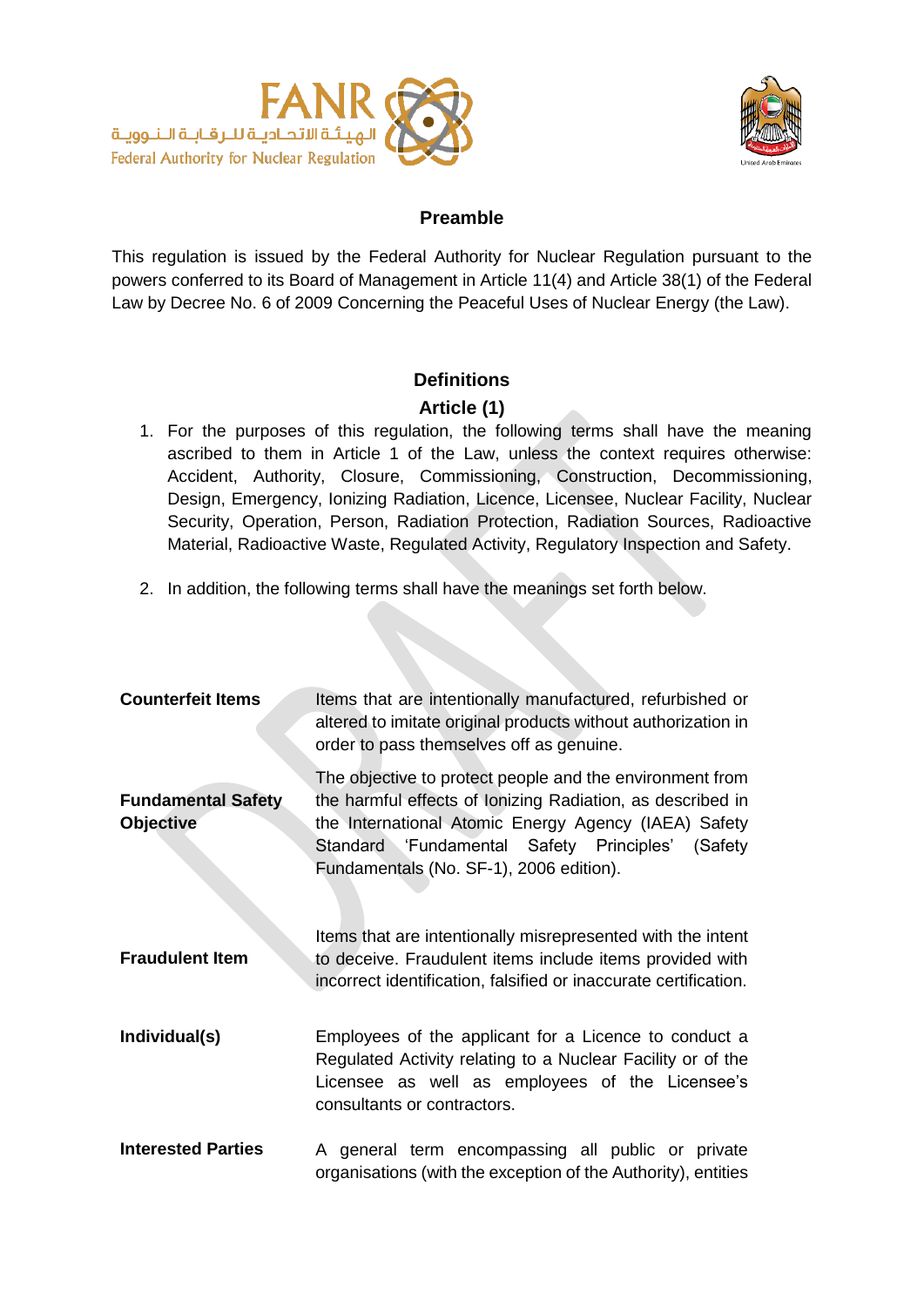



or individuals with a stake or interest in a particular Regulated Activity.

**Leadership** The use of a person's capabilities and competences to give direction to Individuals and groups of Individuals, and influence their commitment to achieving the Fundamental Safety Objective and to applying the 'fundamental safety principles' by means of shared goals, values and behaviour.

- **Management System** A set of interrelated or interacting roles and elements for establishing policies, goals, strategies, plans and objectives of the Licensee's organisation, and enabling them to be achieved in an efficient manner. It includes the Licensee's organisational structure, resources and organisational processes. The Management System supports the Licensee's achievement of the Fundamental Safety Objective.
- **Management System Review** A regular and systematic evaluation by the Senior Management of the suitability, adequacy, effectiveness and efficiency of the Licensee's Management System in executing the policies and achieving the goals, strategies, plans and objectives of the organisation.
- **Product** An all-inclusive term used in place of any of the following: assembly, component, equipment, module, subassembly, sub-system, system or element of an item or equipment related to a Nuclear Facility and that may influence Safety.
- **Safety Culture** The assembly of characteristics in the Licensee's organisation and the attitude of Individuals, which establishes that protection and safety issues as an overriding priority receive the attention warranted by their significance.
- **Security Culture** The characteristics in a Licensee's organisation and attitude of Individuals, which establish that Nuclear Security issues receive the attention warranted by their significance.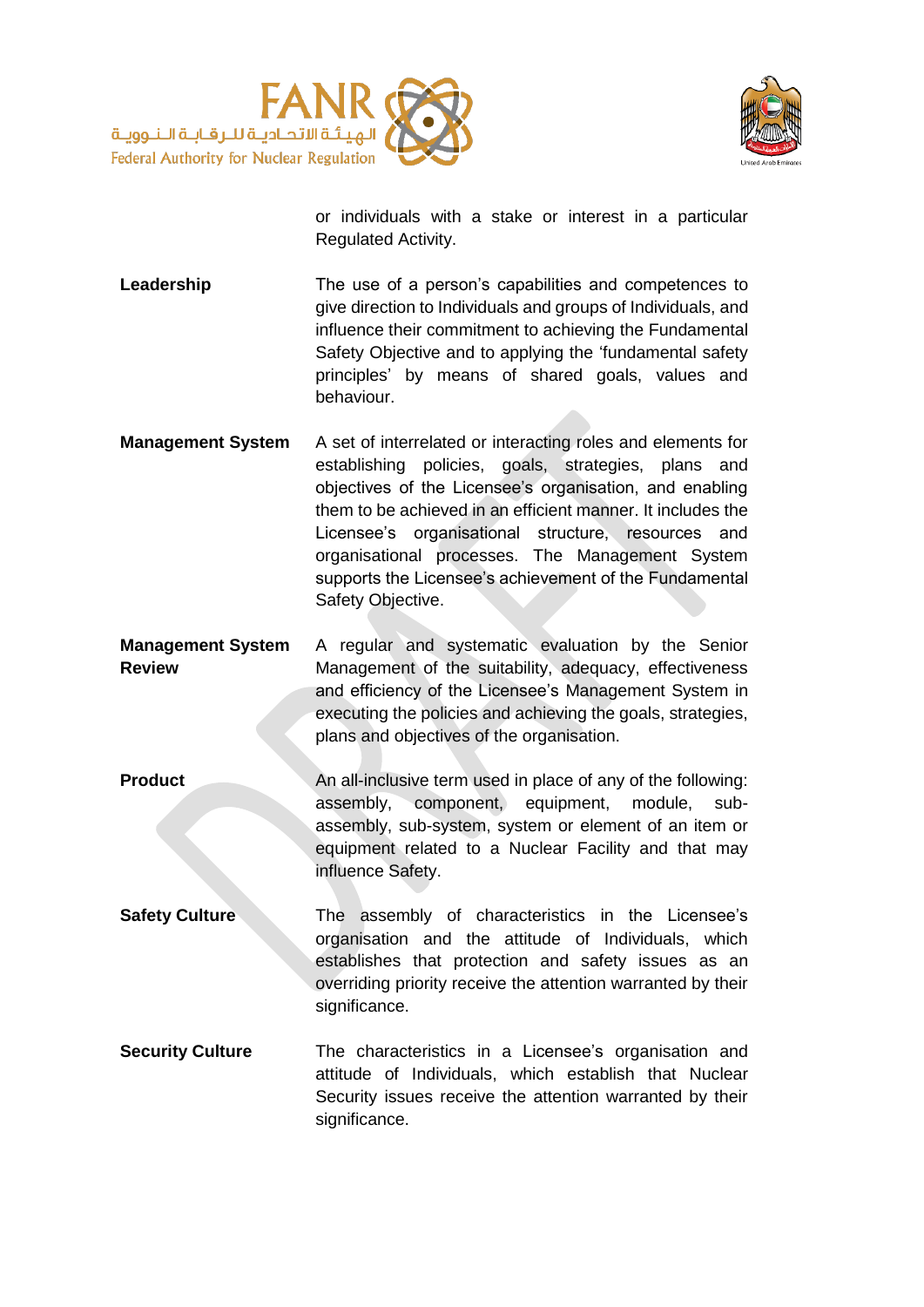



- **Senior Management** The person who, or group of people which within the organisation, directs, controls and assesses the Licensee's organisation at the highest technical level, including the chief executive officer and chief nuclear officer.
- **Supply Chain** Processes and Persons involved in the production, procurement and the distribution of Products or services.

**Suspect Items** Items where there is indication or suspicion that they may not be genuine.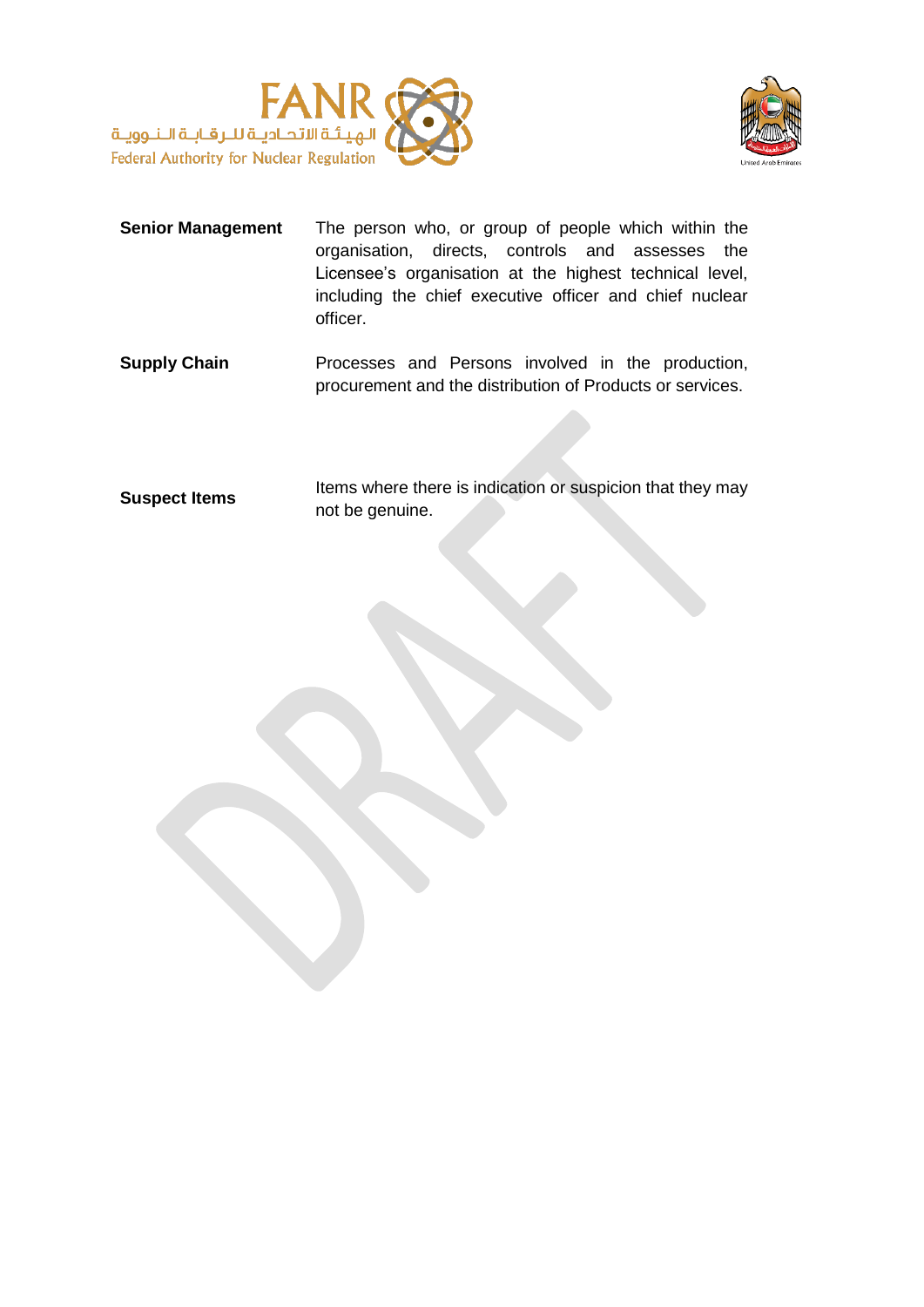



#### **Objective and Scope**

#### **Article (2)**

- <span id="page-6-1"></span><span id="page-6-0"></span>1. This regulation establishes the requirements for the establishment, sustainability and continuous improvement of Leadership and Management for Safety and an effective Management System within a Nuclear Facility, which support and sustain a strong Safety Culture and Security Culture to ensure that the Fundamental Safety Objective is achieved.
- 2. This regulation applies to the siting, Design, Construction, Commissioning, Operation, Closure, Decommissioning of a Nuclear Facility, as well as any subsequent period of institutional control. This regulation also applies to all the operational states of a Nuclear Facility, to Accident conditions and to a nuclear or radiological Emergency at a Nuclear Facility.
- <span id="page-6-2"></span>3. This regulation applies, as appropriate, to the applicant for a Licence to conduct a Regulated Activity relating to a Nuclear Facility who shall demonstrate, and/or to the Licensee who shall ensure the implementation, of the requirements established by this regulation.

# **PART 1**

# **Responsibility for Safety and Leadership for Safety**

# **Responsibility for Safety**

# **Article (3)**

- <span id="page-6-3"></span>1. The Licensee shall ensure that the Fundamental Safety Objective is achieved.
- 2. The Senior Management shall ensure the following:
	- a) Safe siting, Design, Construction, Commissioning, Operation and Decommissioning or Closure of a Nuclear Facility;
	- b) The Products used and the activities conducted in a Nuclear Facility meet the standards of Safety, quality and management;
	- c) Safe management and control of all Radioactive Material and Radiation Sources that are produced, processed, used, handled, transported, stored or disposed of.
	- d) Managers and Individuals at all levels in the organisation develop and maintain an understanding of radiation risks and potential consequences, and of management of radiation risks relevant to their responsibilities;
	- e) Provision is made for adequate resources and funding to ensure Safety, including the long-term management and disposal of Radioactive Waste, as well as the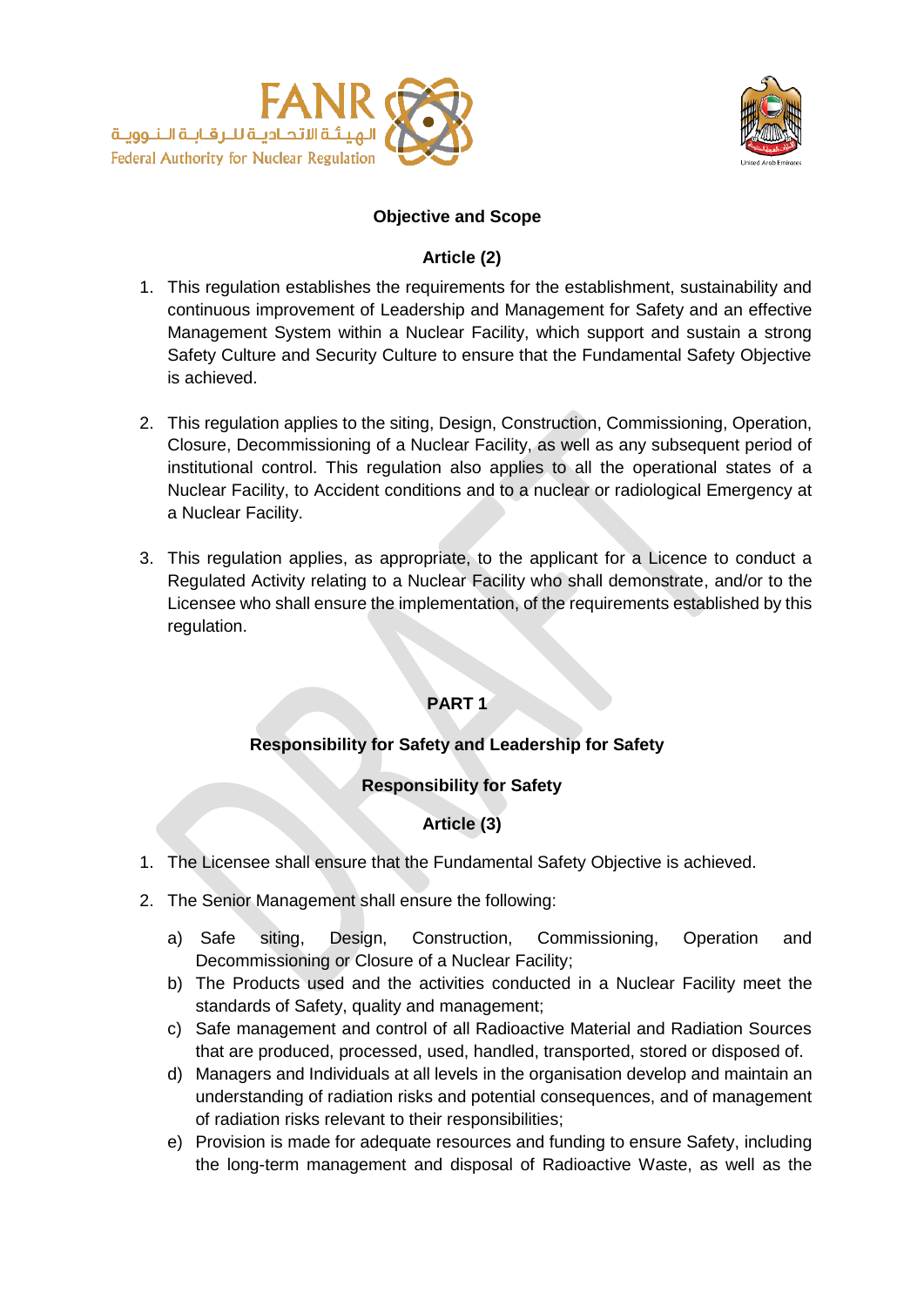



Decommissioning (or Closure) of a Nuclear Facility with due consideration given to the protection of the future generations.

f) Adequate resources are provided and arrangements are made, implemented and regularly reviewed, where appropriate, for preparedness and response to a nuclear or radiological Emergency.

# **Responsibilities of the Licensee's Board of Directors**

#### **Article (4)**

- <span id="page-7-1"></span><span id="page-7-0"></span>a) The board of directors shall demonstrate strong and effective Leadership for Safety and shall be responsible for promoting and supporting a strong Safety Culture and Security Culture in the organisation.
- b) In its decision-making, the board of directors shall ensure that Safety and the Management System supporting achievement of the Fundamental Safety Objective are not compromised by other priorities.
- c) The board of directors shall provide adequate competences and sufficient resources to the organization of the Licensee to carry out the activities thereof safely.
- d) The board of directors shall monitor, through the Senior Management, the overall Safety performance of the organisation and shall take the necessary actions to ensure the highest level of Safety.

#### **Management's Leadership for Safety**

#### **Article (5)**

- <span id="page-7-2"></span>1. The Senior Management shall demonstrate Leadership for Safety by:
	- a) Establishing, advocating and adhering to an organisational approach to Safety that stipulates that, as an overriding priority, issues relating to Safety receive the attention warranted by their highest significance;
	- b) Acknowledging that Safety encompasses interaction between people, technology and the Licensee's organisation;
	- c) Establishing behavioural expectations that support a strong Safety Culture and Security Culture;
	- d) Establishing the acceptance of personal accountability in relation to Safety on the part of all Individuals in the Licensee's organisation and establishing that decisions taken at all levels take account of priorities and accountabilities for Safety.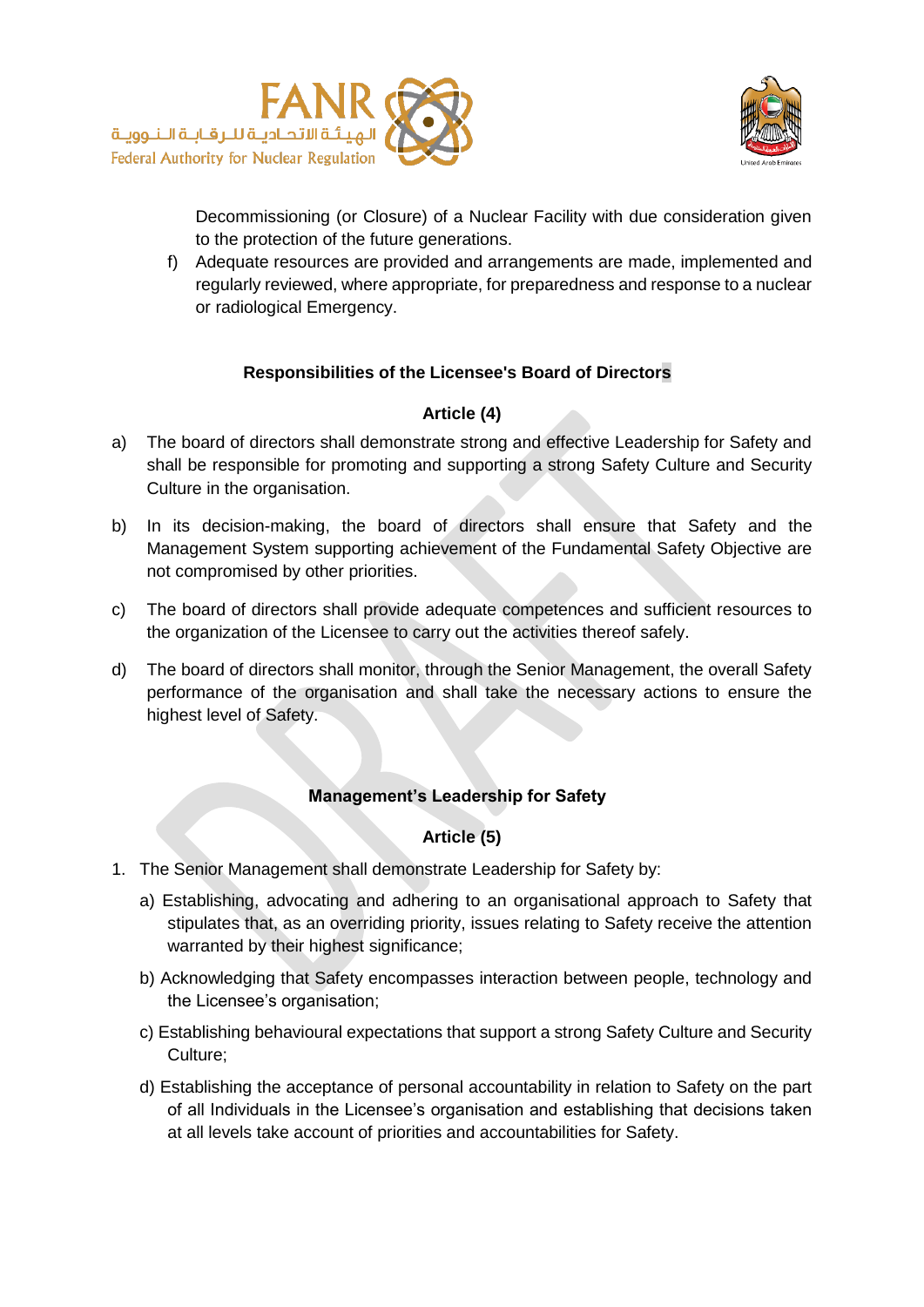



- 2. Taking into account their duties, managers at all levels in the organisation shall ensure that their Leadership includes the following:
	- a) Setting goals for Safety that are consistent with the policy for Safety of the Licensee's organization, actively seeking information on Safety performance within their area of responsibility and demonstrating commitment to improving Safety performance;
	- b) Developing individual and organisational values and expectations for Safety throughout the organisation by means of their decisions, statements and actions;
	- c) Ensuring that their actions serve to encourage the reporting of Safety related problems, develop questioning and learning attitudes and correct acts or conditions that are adverse to Safety.
- <span id="page-8-0"></span>3. The managers at all levels in the organisation shall:
	- a) Encourage and support all Individuals to achieve Safety goals and perform their tasks safely;
	- b) Engage all Individuals to enhance Safety performance;
	- c) Clearly communicate the basis for a decision relevant to Safety.

#### **PART 2**

#### **Management for Safety**

#### **General Requirements**

#### **Article (6)**

- <span id="page-8-1"></span>1. The Senior Management shall be responsible for establishing, applying, sustaining and demonstrating commitment to the implementation and continuous improvement of the Management System of the Licensee's organisation to ensure Safety.
- 2. The Senior Management shall remain accountable for the Management System even where Individuals are assigned responsibility for the development, application and maintenance of the Management System.
- 3. The Senior Management shall establish a Safety policy and shall ensure:
	- a) Consistency of goals, strategies, plans and objectives of the Licensee's organisation with the Safety policy and their development in such a manner that does not compromise Safety at the expense of other priorities;
	- b) Supporting the implementation of the Management System;
	- c) Acting as a role model in the implementation of the values and expectations included in the Safety policy;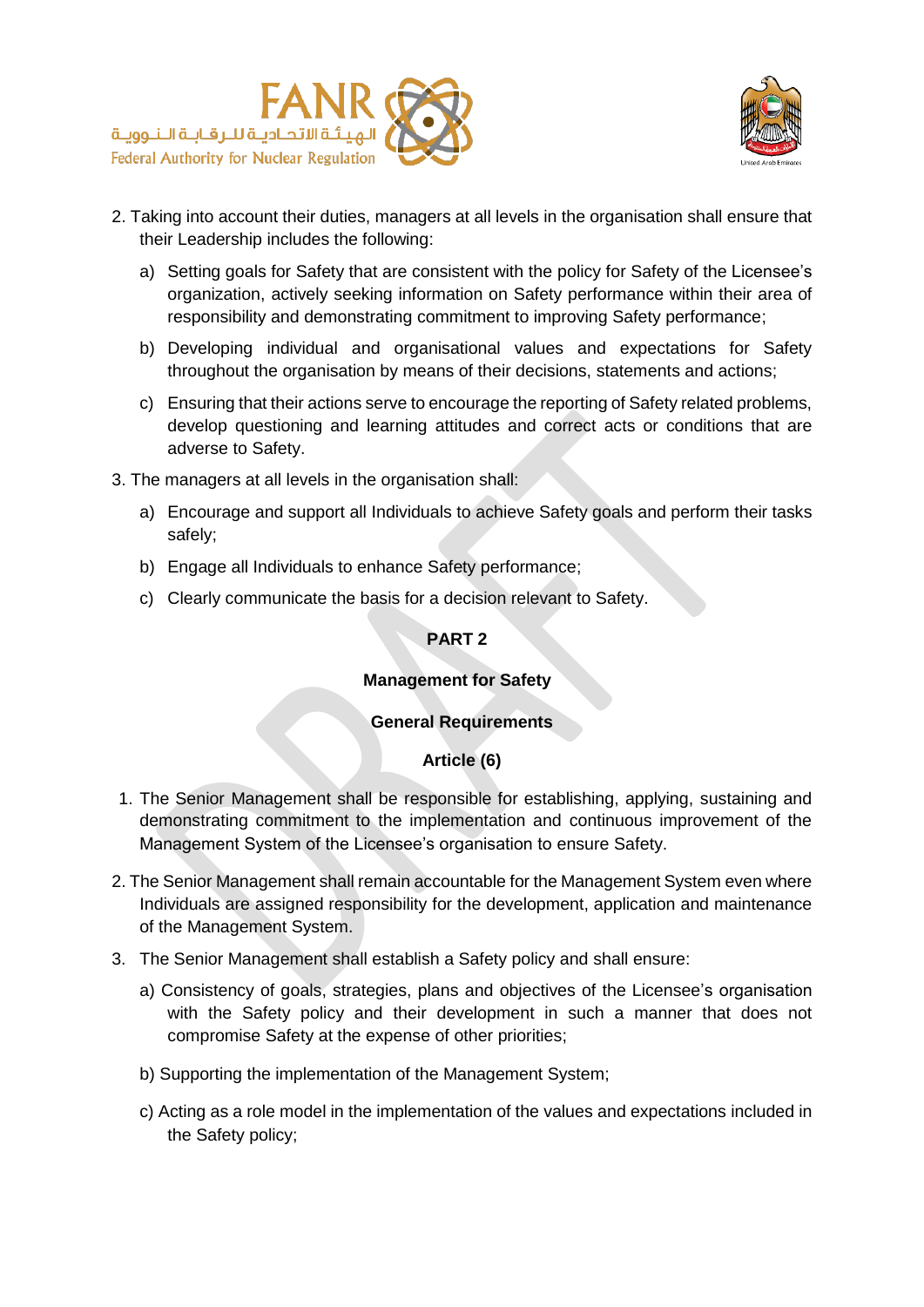



- d) Communicating to Individuals the obligation to adopt these values and behavioural expectations in order to comply with the requirements of the Management System;
- e) Mandating the involvement of Individuals in the implementation and continual improvement of the Management System of the organisation;
- f) Establishing measurable Safety goals that are in line with the strategies, plans and objectives at various levels in the organisation, and clearly identifying as to when, how and by whom decisions are to be made within the Management System;
- g) Establishing a periodic review of goals, strategies, objectives and plans of the organisation against the Safety objectives, and enabling actions to be taken to address any deviation.
- 4. Expectations of Interested Parties shall be considered by the Senior Management in the activities and interactions of the Management System processes, with the aim of enhancing the Interested Parties' satisfaction whilst ensuring that Safety and Nuclear Security are not compromised.
- 5. The Senior Management shall designate a qualified Individual to report directly to the Senior Management. The designated Individual shall have the authority to and responsibility for the following:
	- a) Coordinating the development and implementation of the Management System;
	- b) Reporting on the performance of the Management System, including the Management System influence on Safety, Nuclear Security, Safety Culture and Security Culture and any need for improvement;
	- c) Resolving conflicts relating to the requirements and processes of the Management System.
- 6. The applicant for a Licence to conduct a Regulated Activity related to a Nuclear Facility and a Licensee may delegate the work of establishing and implementing the Management System to others, such as own contractors, agents or consultants, but shall retain the primary responsibility for the Management System.

#### **Management System**

#### **Article (7)**

<span id="page-9-1"></span><span id="page-9-0"></span>1. The applicant for a Licence to conduct a Regulated Activity relating to a Nuclear Facility shall establish, and the Licensee shall maintain, implement, assess and continually improve a Management System that is in line with the policies, goals, strategies, objectives and plans of the organisation, and contributes to their achievement.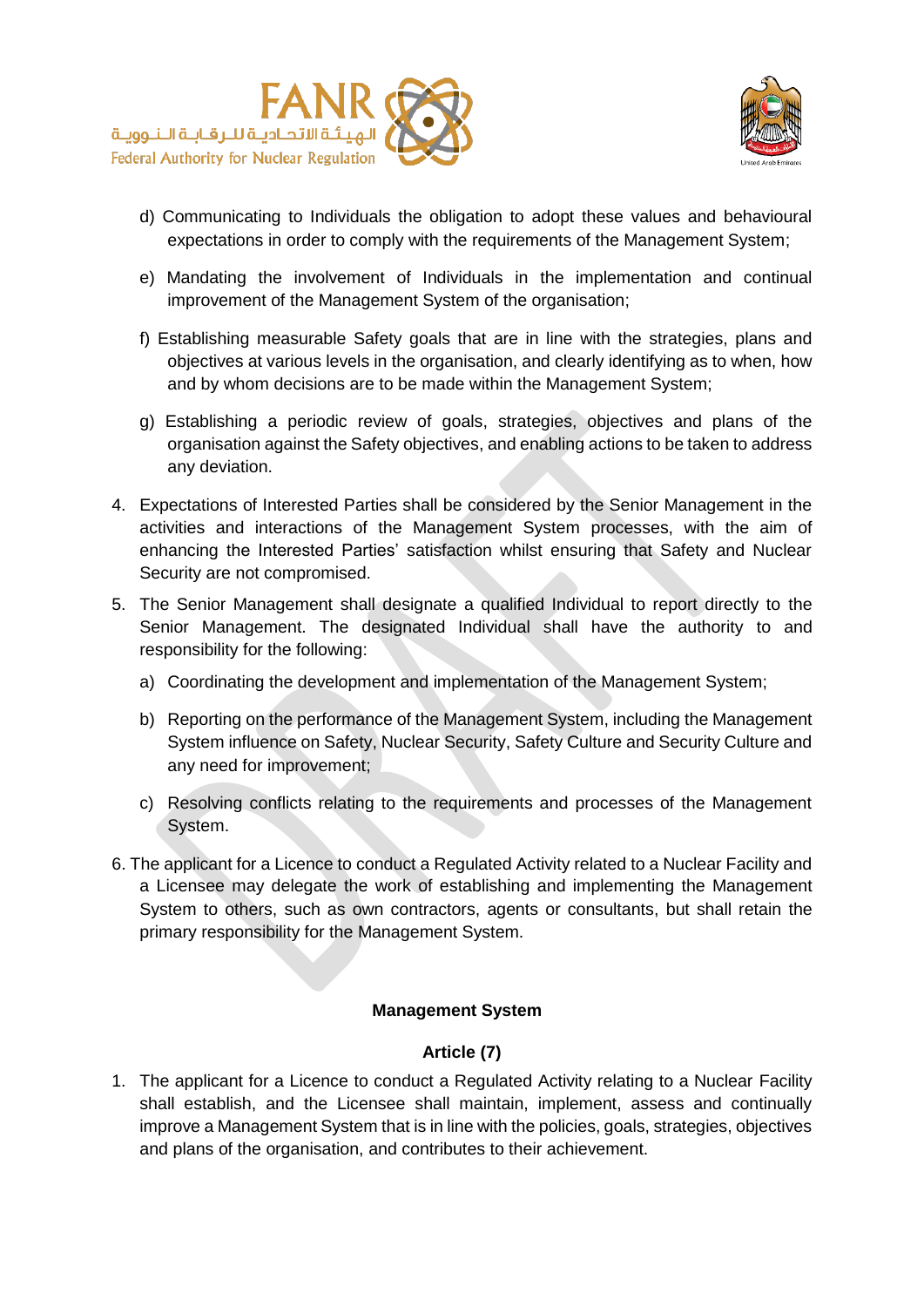



- 2. As part of a Licence application and within the framework of a Regulatory Inspection or any other request from the Authority, the Licence applicant shall demonstrate and the Licensee shall ensure the implementation of an effective Management System and fulfilment of the applicable requirements.
- 3. The main objectives of the Management System shall be to enhance Safety and support a strong Safety Culture by:
	- a) Bringing together in a coherent manner all the requirements to safely manage activities of the Licensee's organisation;
	- b) Describing the planned and systematic actions necessary to provide adequate assurance that all the requirements to safely manage the activities of the Licensee's organisation are met;
	- c) Ensuring that health, environmental, security, quality, human and organisational factors, and economic and financial requirements and considerations are not considered separately from Safety requirements so as to preclude their possible negative impact on Safety;
	- d) Ensuring that Safety is paramount within the Management System, overriding all other considerations.
- 4. The Management System shall identify and shall integrate all legislative and regulatory requirements that apply to the Regulated Activities and Nuclear Facilities of the Licensee.
- 5. Arrangements shall be made in the Management System for establishing an independent review committee to evaluate decisions significant to Safety and formulate recommendations to the Senior Management and the board of directors of the organisation, as required.
- 6. The following shall be specified in the Management System with regards to the review committee:
	- a) Requirements for the independent nature of the review committee;
	- b) The necessary competencies to conduct the review;
	- c) Engagement with the Senior Management and the board of directors, as required, for the recommendation of decisions significant to Safety. .
- 7. The Management System shall include arrangements to support a clear, systematic, timely and transparent decision-making process at all levels of the Licensee's organisation. Such a decision-making process shall rely, inter alia, on technical and qualitative inputs.
- 8. Arrangements shall be made in the Management System to identify and resolve any conflicts arising in the decision-making process, including identification and resolution of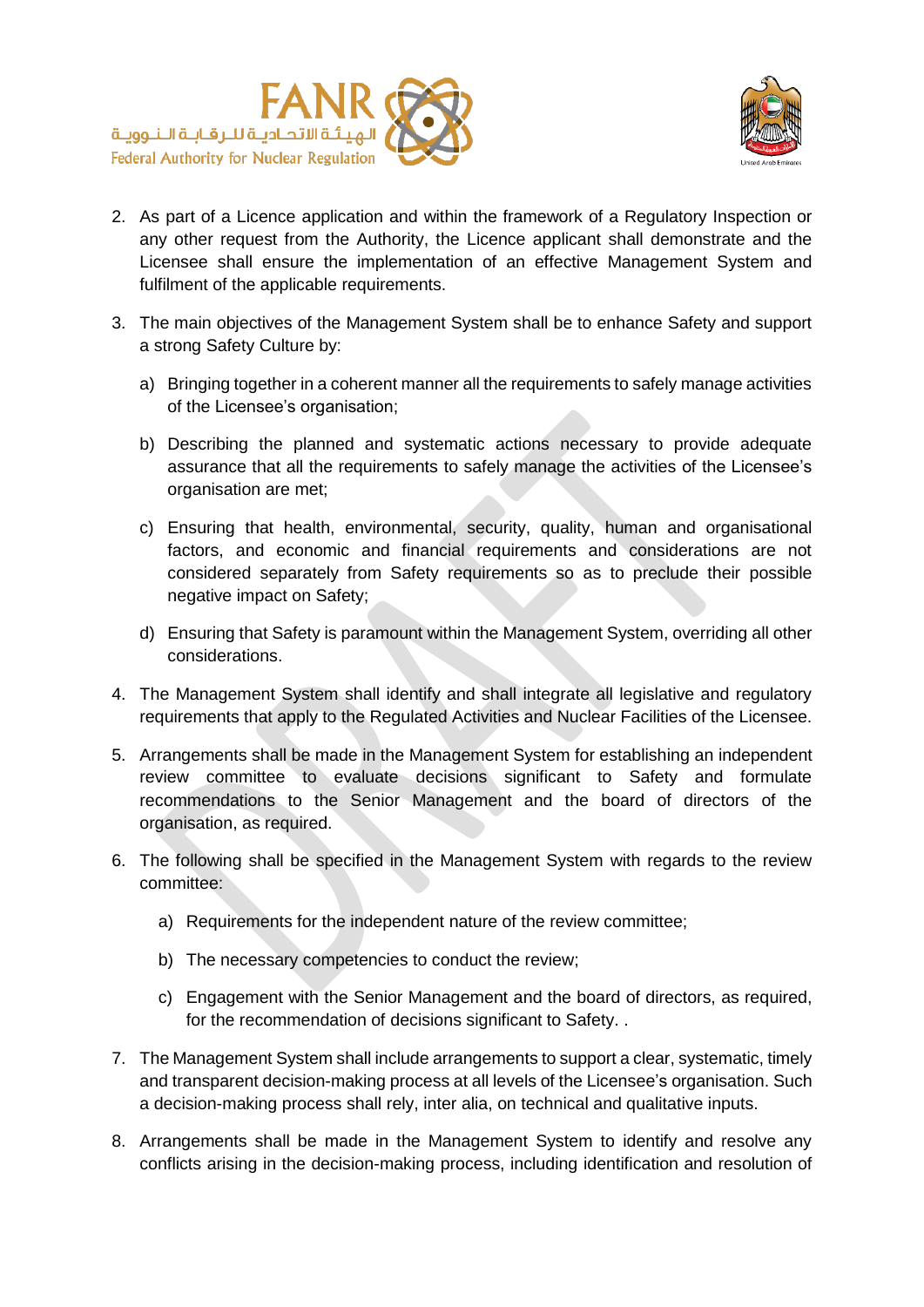



potential conflicts between Nuclear Security measures and Safety measures, in a manner that shall not compromise Safety.

9. Arrangements shall be made in the Management System to identify and appropriately analyse the actual and potential impact of any changes on Safety, including organisational changes and changes in corporate governance structure or the arrangements thereof, and the cumulative effects of minor changes.

#### **Graded Approach**

#### **Article (8)**

- <span id="page-11-1"></span><span id="page-11-0"></span>1. The Management System shall be developed and implemented using a graded approach based on criteria that shall be documented in the Management System taking the following into consideration:
	- a) The Safety significance and complexity of:
		- I. the Licensee's organisation,
		- II. the Operation of a Nuclear Facility, or
		- III. conducting a Regulated Activity.
	- b) The hazards and the magnitude of the potential risks associated with the Safety, Nuclear Security, safeguards, Radiation Protection, environmental, quality and economic elements of a Nuclear Facility;
	- c) The possible consequences for Safety if a failure or an unanticipated event occurs or if an activity is inadequately planned or improperly carried out.
- 2. The graded approach shall also be followed for the implementation of the requirements of the Management System on the Products and activities of each process within the organisation.

#### **Documentation**

#### **Article (9)**

- <span id="page-11-3"></span><span id="page-11-2"></span>1. The Management System shall be documented. The documentation of the Management System shall be complete, controlled, usable, readable, easily identifiable and readily available.
- 2. The documentation of the Management System shall include, as a minimum, description of the following:
	- a) Policies of the Licensee on values and behavioural expectations;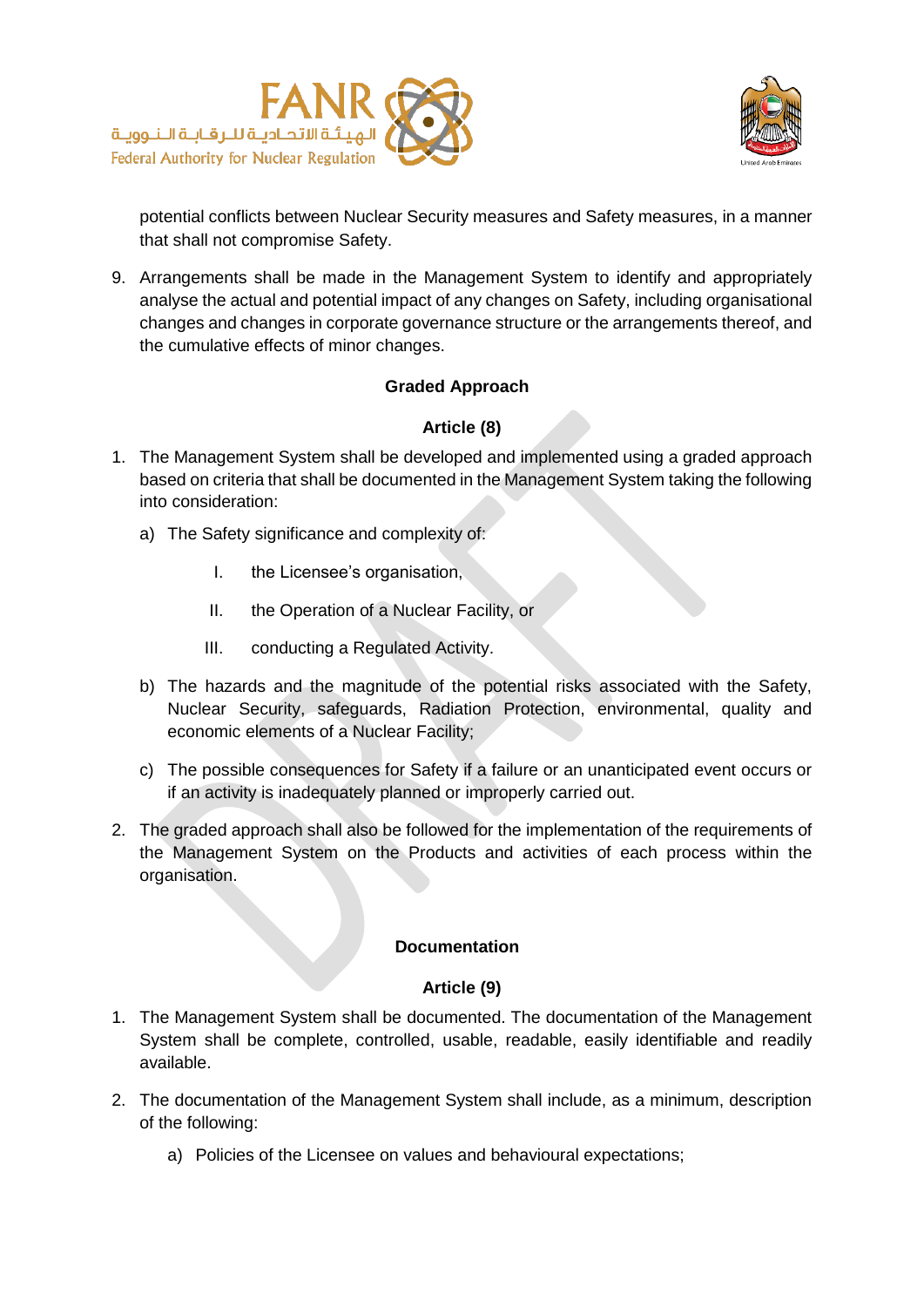



- b) The Fundamental Safety Objective;
- c) the Licensee's organisation, including the governance and structure thereof;
- d) Responsibilities and accountabilities within both the Management System and Licensee's organisation;
- e) Levels of authority, including all interactions of those managing, performing and assessing work and all processes;
- f) Compliance of the Management System with the legislative and regulatory requirements that apply to the Licensee's organisation; and
- g) Interactions with external organisations and Interested Parties.
- 3. All Individuals responsible for preparing, reviewing, revising and approving documents of the Management System shall be competent to perform the tasks and shall be given access to appropriate information on which to base their work, input or decisions.

#### **Resources Management**

## **Article (10)**

- <span id="page-12-1"></span><span id="page-12-0"></span>1. The Senior Management shall determine the competences and resources necessary to safely carry out the activities of the organisation. This shall address the need for a sufficient number of qualified and experienced Individuals to perform the activities of the Licensee.
- 2. The Senior Management shall ensure that :
	- a) Competence requirements are specified for Individuals at all levels;
	- b) Training is provided or other actions taken to achieve and sustain the required proficiency level of competence of Individuals;
	- c) Regular evaluations of the effectiveness of the actions taken to ensure that the required proficiency level of Individuals is achieved and maintained are conducted.
- 3. The Senior Management shall make arrangements to ensure that the Licensee's organisation has in-house, or accessibility to, the full range of competences and the resources necessary to conduct its activities and discharge its responsibilities to ensure Safety during the siting, Design, Construction, Commissioning, Operation, Closure, Decommissioning of a Nuclear Facility as well as during any subsequent period of institutional control or during a nuclear or radiological Emergency.
- 4. The board of directors and the Senior Management, as applicable, shall determine the competences and resources the Licensee's organisation has to retain or develop internally, and which competences and resources may be obtained externally to ensure Safety.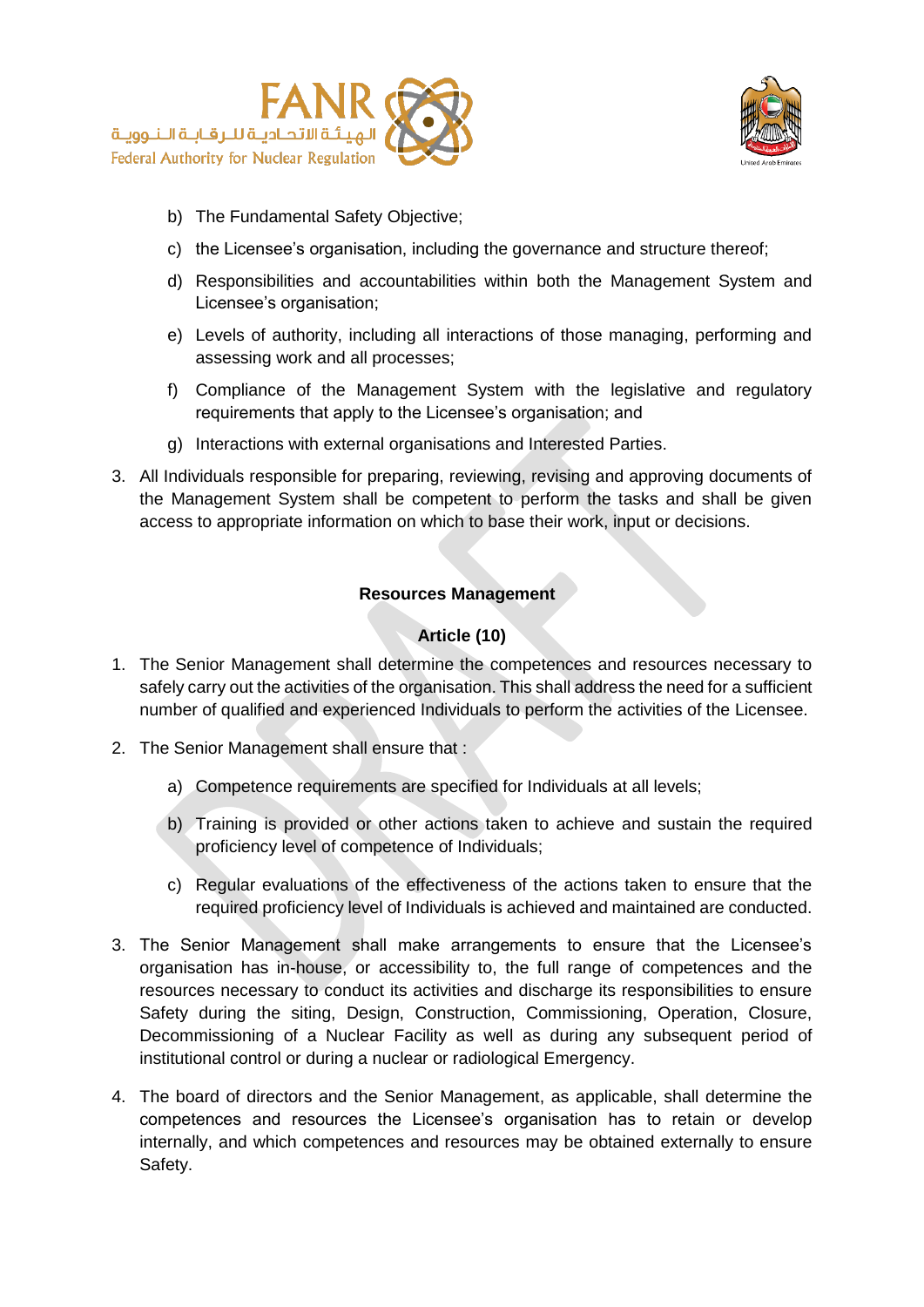



- 5. Arrangements shall be established and maintained to retain and avoid a high turnover of staff in the organisation.
- 6. The board of directors and the Senior Management, as applicable, shall ensure that competences to be sustained in-house include competences for Leadership at all management levels, competences to support and sustain a strong Safety Culture and Security Culture, and expertise to understand technical, human and organisational aspects relating to a Nuclear Facility in order to ensure Safety.
- 7. The board of directors and the Senior Management, as applicable, shall establish that Individuals at all levels, including managers, are competent and experienced to perform the assigned tasks, work safely and effectively and understand the standards that they are expected to apply in the completion of their tasks.
- 8. All Individuals in the Licensee's organisation shall be trained in the relevant requirements of the Management System. Training shall be conducted to ensure that Individuals are knowledgeable of the relevance and importance of how their activities contribute to ensuring Safety in the achievement of the Licensee's organisation goals, strategy, plans and objectives.

#### **Knowledge Management**

#### **Article (11)**

- <span id="page-13-1"></span><span id="page-13-0"></span>1. The information and knowledge of the organisation shall be managed as a resource through:
	- a) Identification of important information, knowledge and experiences within the Licensee's organisation; and
	- b) Appropriate management, retention and transfer of the identified important information, knowledge and experiences within the organisation.

In order to maintain knowledge, the Senior Management shall determine, provide, maintain and re-evaluate the necessary infrastructure and working environment.

#### **Process Implementation**

#### **Article (12)**

<span id="page-13-3"></span><span id="page-13-2"></span>1) The processes of the Management System that are needed to achieve the Licensee's organisation goals, strategies and plans and the Fundamental Safety Objective shall provide means to meet all applicable requirements. The activities of the organisation during the siting, Design, Construction, Commissioning, Operation, Closure,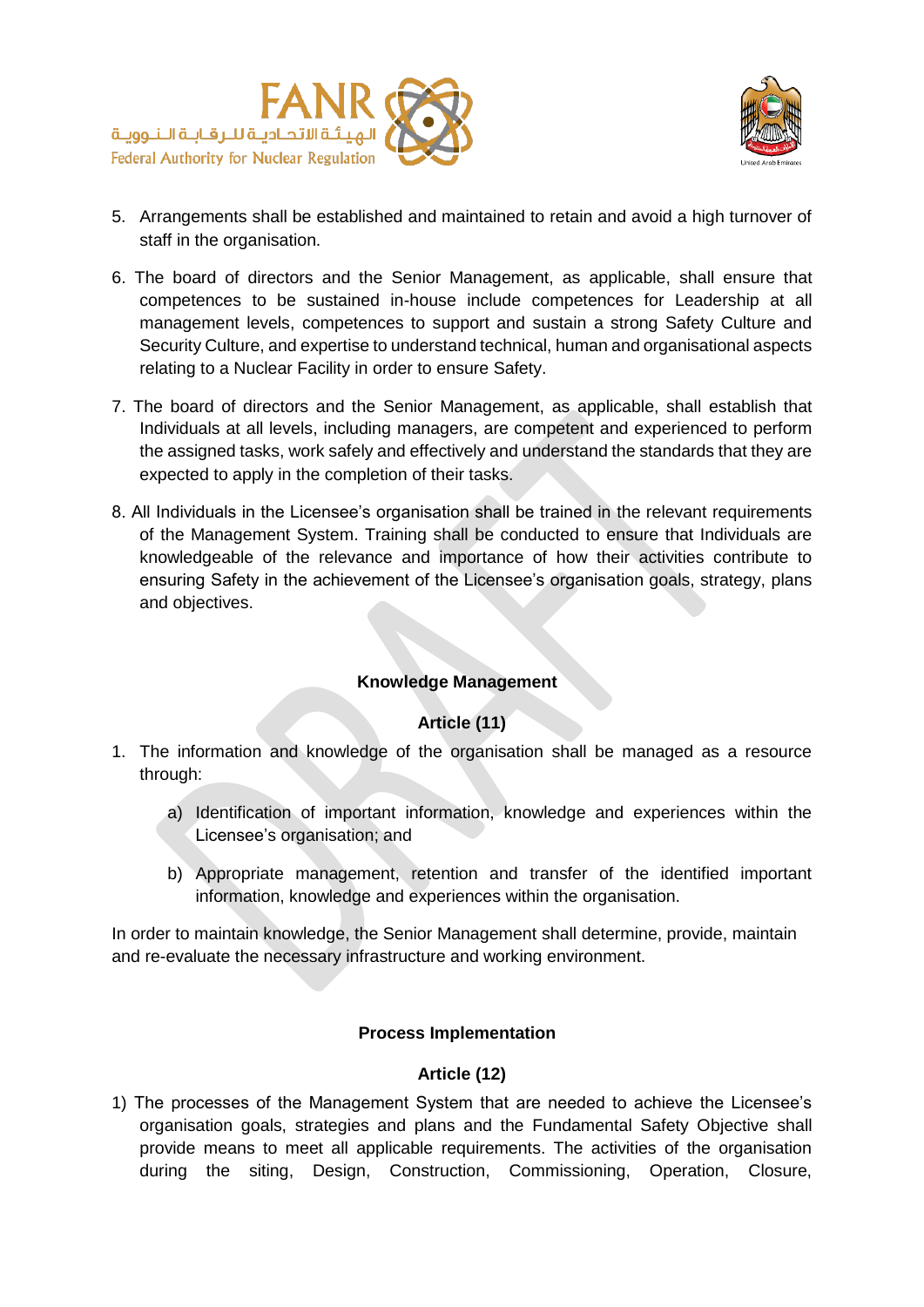



Decommissioning of a Nuclear Facility, as well as any subsequent period of institutional control, shall be planned, implemented, assessed and continually improved.

- 2) The sequence and interactions of the Management System processes shall be explicitly determined.
- 3) The methods necessary to ensure the effectiveness of both the implementation and the control of the processes in the Management System shall be determined and implemented.
- 4) The development of each process in the Management System shall ensure achievement of the following:
	- a) Process requirements, such as applicable legislative, regulatory, Safety, Radiation Protection, environmental, Nuclear Security, safeguards, quality and economic requirements, are specified and addressed;
	- b) Hazards and risks are identified together with any necessary mitigating actions;
	- c) Interactions with interfacing processes are identified;
	- d) Process inputs are identified;
	- e) Process flow is described;
	- f) Process outputs are identified; and
	- g) Process measurement criteria are established.
	- 5) The activities of and interfaces between different Individuals or teams involved in a single process in the Management System shall be planned, controlled and managed in a manner that ensures effective communication and clear assignment of responsibilities.

#### **Process Management**

#### **Article (13)**

- <span id="page-14-1"></span><span id="page-14-0"></span>1. Processes and activities shall be developed and effectively managed to achieve the organisation's goals, strategies, plans and the Fundamental Safety Objective.
- 2. A qualified Individual for each process who has the relevant authority and responsibility shall be designated to do the following:
	- a) Develop and document the process, and maintain the necessary supporting documentation;
	- b) Ensure effective interaction between interfacing processes;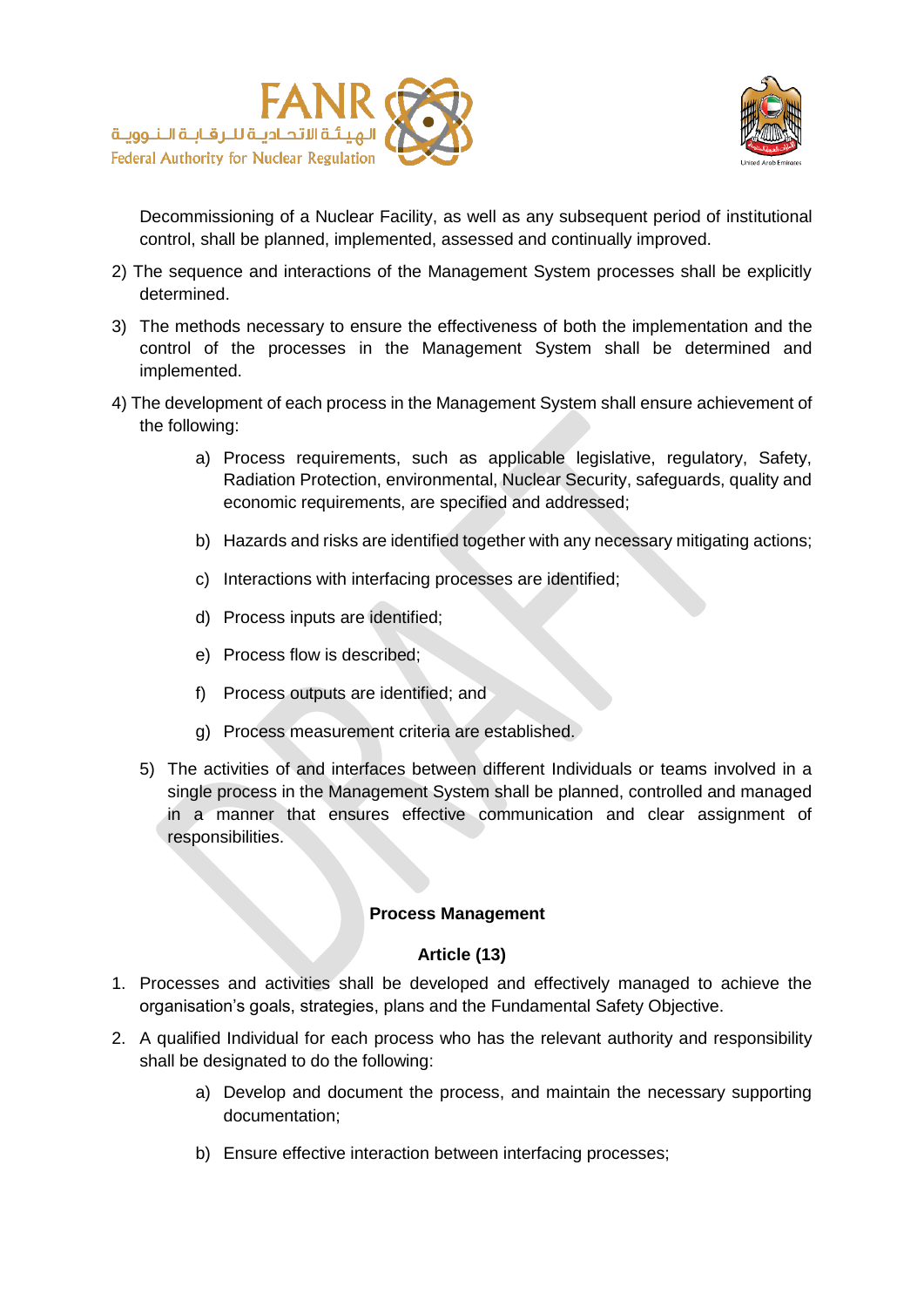



- c) Ensure that process documentation is consistent with any existing documents of the organisation;
- d) Ensure that the records required to demonstrate that the process results have been achieved are specified in the process documentation;
- e) Monitor and report on the performance of the process;
- f) Promote improvements in the process;
- g) Ensure that the process, including any subsequent changes to it, is in line with the goals, strategies and plans of the organisation and the Fundamental Safety Objective.
- 3. For each process, all activities for inspection, testing, verification and validation, as well as their acceptance criteria and the responsibilities for carrying out such activities, shall be specified. Each process shall specify if and when these activities are to be performed by designated Individuals or teams other than those who have originally performed the work. The process shall specify when and at what stages independent inspection, testing, verification and validation are required to be conducted.
- 4. Each process shall be periodically evaluated to ensure that it remains effective.
- 5. The work performed in each process or activity that may have implications on Safety shall be carried out in accordance with the latest approved procedures, instructions and drawings. Such procedures, instructions and drawings shall be validated by an assigned process owner before their initial use and shall be periodically reviewed to ensure their adequacy and effectiveness. Results of the periodic reviews shall be compared with expected values.
- 6. The control of processes that are implemented by the third party to which services or tasks are outsourced are identified within the Management System. The Licensee's organisation shall retain primary responsibility for the processes that are implemented by such third parties.
- 7. The sequencing of a process and the interaction between processes are specified so that Safety is not compromised. Effective interaction between interfacing processes within the organisation shall be ensured. Effective interactions between processes implemented within the organisation and processes implemented by an external service provider shall also be maintained.
- 8. New processes or modifications to existing processes are designed, verified, approved and applied so that Safety is not compromised.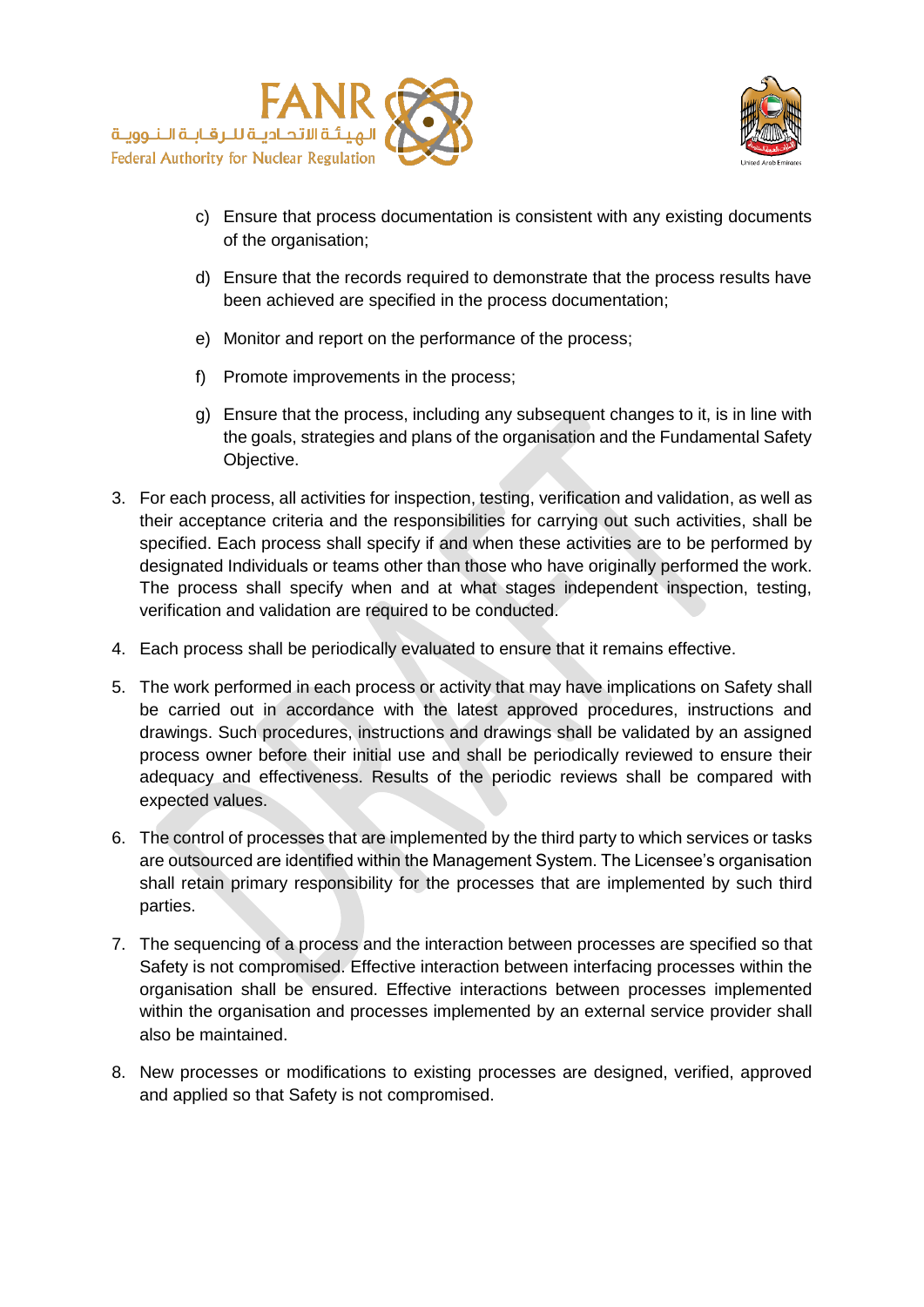



#### **Control of Documents and Records**

#### **Article (14)**

- <span id="page-16-1"></span><span id="page-16-0"></span>1. All documents in the Management System shall be controlled, including policies, processes, procedures, instructions, specifications and drawings (or representations in other media), training material and any other documents that describe processes, specify requirements or establish Product specifications. Document users shall be fully aware of correct and appropriate documents and use them.
- 2. Changes to documents shall be reviewed and recorded, and shall be subject to the same level of approval as the initial documents.
- 3. Policies, processes, procedures and instructions shall be established to adequately classify and protect the information included in the document control system to comply with all the relevant applicable requirements for data security.
- 4. Records shall be specified and controlled in the Management System, and shall be readable, complete, identifiable and easily retrievable.
- 5. Records shall be maintained for evidence that activities which may influence quality and Safety were performed in line with the established procedures and specifications.
- 6. The retention time of all documents, records, and associated test materials and specimens shall be in line with legislative and regulatory requirements and according to the Authorityapproved knowledge management procedures of the Licensee.
- <span id="page-16-2"></span>7. The media used for records of the Licensee shall ensure that the records are readable for the duration of the retention times specified for each record.

#### **Control of Products and Services**

#### **Article (15)**

- <span id="page-16-3"></span>1. The supplied Products and services that may influence Safety shall be assessed to ensure that they meet the established specifications as well as the requirements established by the Authority, including the requirements relating to quality. Products and services that interface or interact with each other shall be identified and controlled.
- 2. Activities for inspection, testing, verification and validation of the Products and services in the Licensee's organisation shall be completed before acceptance of the Products and services, their implementation, installation or operational use. The tools and equipment used for the inspection, testing, verification and validation of the Products and services shall be of a proper range, type, accuracy and precision.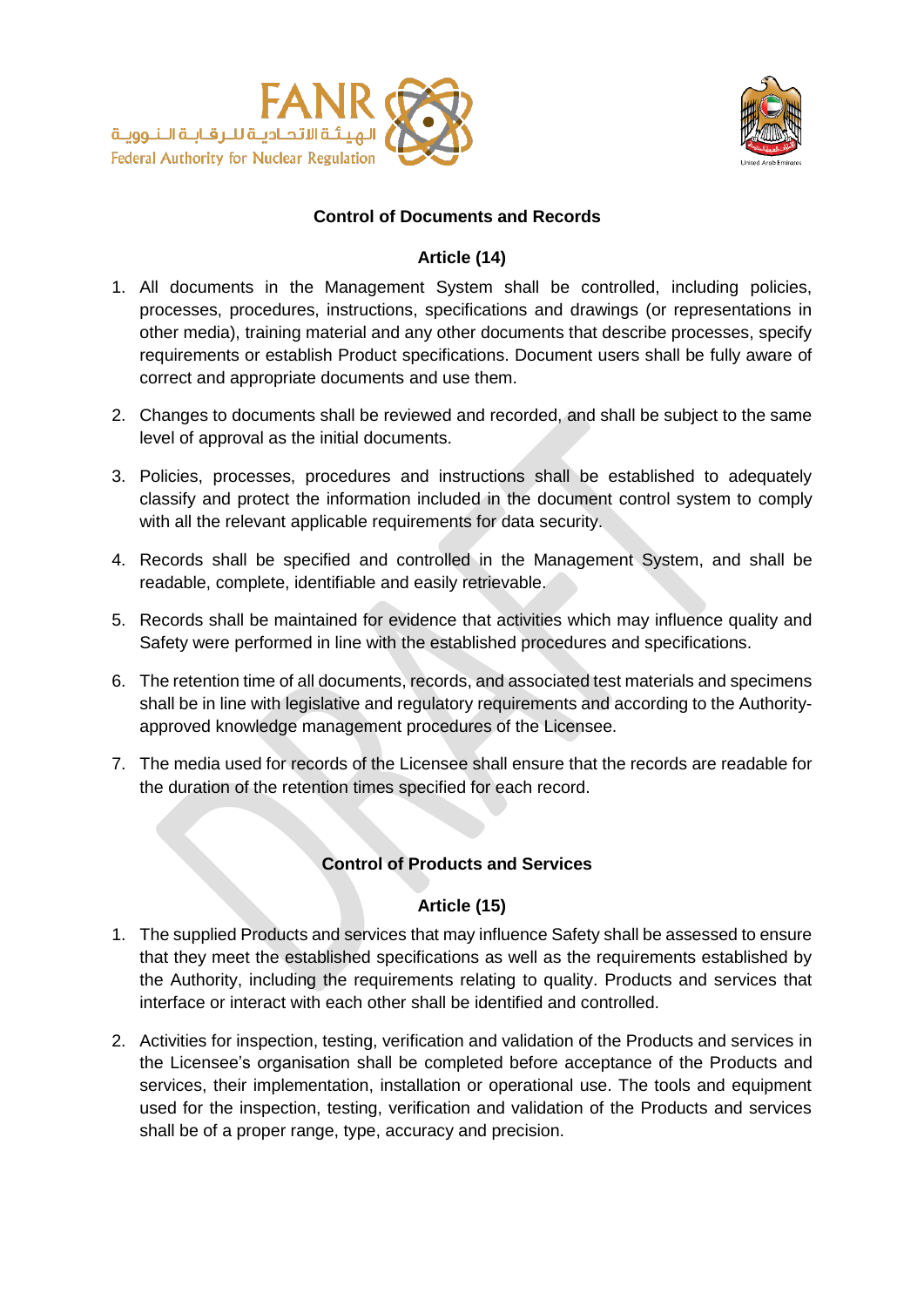



- 3. Products shall meet the specified requirements, including the requirements of quality, and shall perform adequately in service.
- 4. Products shall be provided in such a form that compliance with their design, quality and service requirements can be verified.
- 5. Controls shall be applied to ensure that Products and services do not bypass the required verification activities, as set out in paragraph 2 of this Article.
- 6. Products shall be identifiable to ensure proper use, and where traceability of a Product is a requirement, the Licensee shall control and record the unique identification of the Product.
- 7. Each Product shall be handled, transported, stored, maintained and operated in compliance with the specifications to prevent damage, loss, deterioration or inadvertent use.

#### **Purchasing**

#### **Article (16)**

- <span id="page-17-1"></span><span id="page-17-0"></span>1. For purchasing Products and services that may influence Safety, the Management System shall include procedures and arrangements for the procurement activities, including procedures and arrangements for the qualification, selection, evaluation of suppliers and their performance, and an internal oversight of the Supply Chain.
- 2. Suppliers of Products and services shall be selected based on specific relevant criteria, and their performance shall be evaluated.
- 3. Requirements for services and Products shall be developed and specified in the procurement documents.
- 4. The Licensee shall maintain the necessary competence to set out the scope and standard of a required Product or service and subsequently assess whether the Product or service supplied meets the applicable Safety requirements.
- 5. Requirements for the reporting, evaluation, resolution, recording and reporting of nonconformances of Products or services, including of Counterfeit, Fraudulent and Suspect Items shall be specified in the procurement documents.
- 6. The Licensee shall retain responsibility for Safety for all Products and services received, including purchasing processes carried out by other organisations.
- 7. The Licensee shall have controls, processes and programs in place for the oversight of contractors and suppliers to detect and prevent Counterfeit, Fraudulent and Suspect Items (CFSI).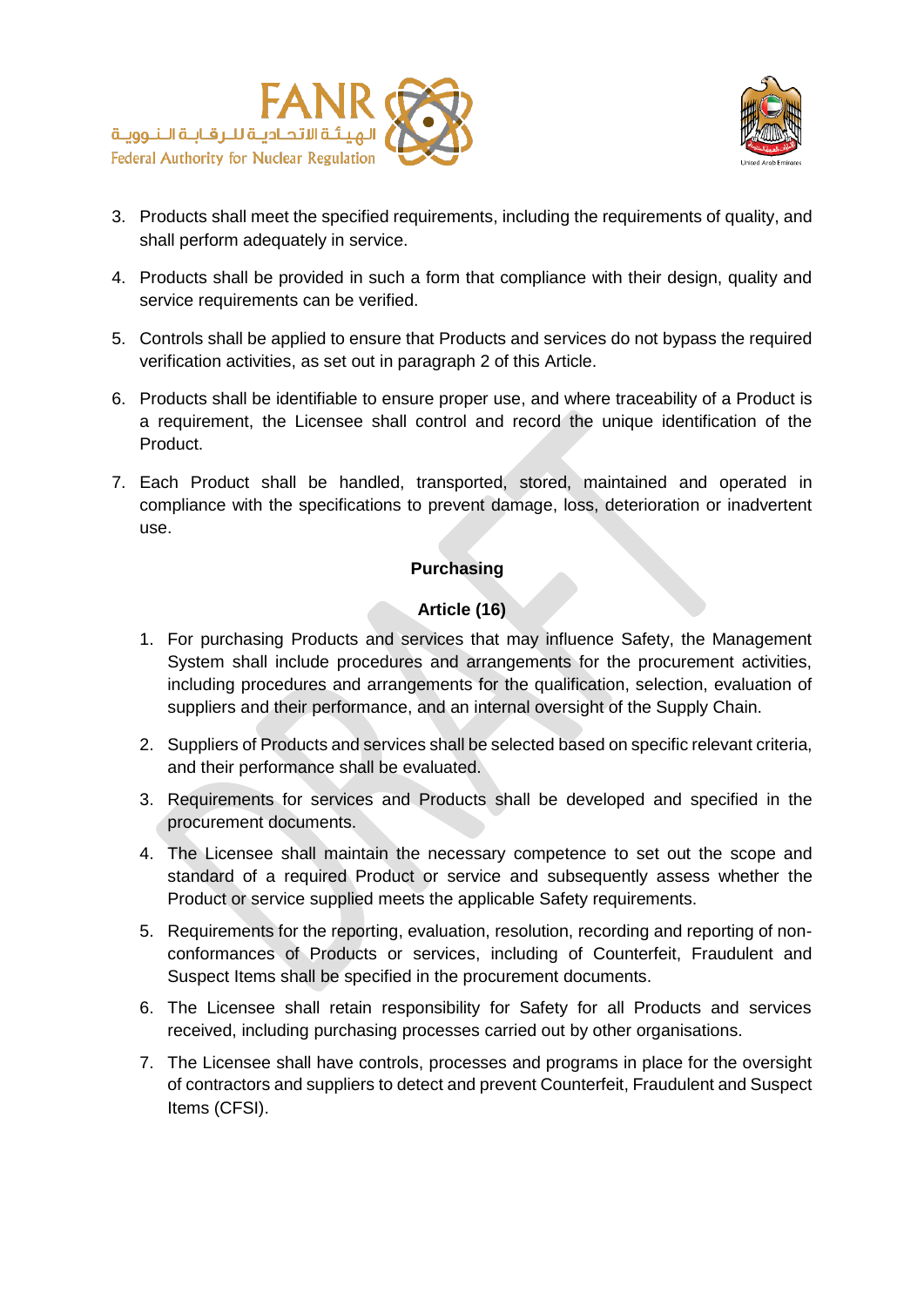



# **Communication**

#### **Article (17)**

- <span id="page-18-1"></span><span id="page-18-0"></span>1. At the internal level, the Senior Management shall communicate to the Individuals and ensure their understanding and implementation of the following:
	- a) The requirements related to Safety and Nuclear Security;
	- b) The Licensee's policies, goals, strategies, plans, objectives and processes on Safety, security and quality.
- 2. The board of directors and the Senior Management shall identify the Interested Parties for the organisation, and shall approve a strategy to be developed and implemented for interaction with the Interested Parties and the public.
- 3. The processes and plans resulting from the strategy shall include the following:
	- a) Appropriate means of communicating routinely and effectively with the Interested Parties and the public on the radiation risks associated with the Operation of a Nuclear Facility and on conducting the related activities;
	- b) Appropriate means of timely and effective communication with the Interested Parties and the public in circumstances that have changed or were unanticipated;
	- c) Appropriate means of disseminating necessary information relevant to Safety to the Interested Parties and the public;
	- d) Appropriate means of taking into consideration in the decision-making processes the Safety-related concerns and expectations of the Interested Parties;
	- e) The organisation's Safety, Nuclear Security, quality policies, related goals, strategies, objectives and plans to all Interested Parties to ensure that they are familiar with the expectations and requirements and understand them.

#### **Organisational Changes**

#### **Article (18)**

<span id="page-18-3"></span><span id="page-18-2"></span>1. The organisational changes, including those relating to the Licensee's governance structure and governance arrangements, shall be:

- a) Evaluated and classified according to their importance to Safety and security, and each change shall be justified. Objectives for organisational changes shall be defined;
- b) Planned, controlled, monitored, tracked and recorded to ensure that Safety is not compromised;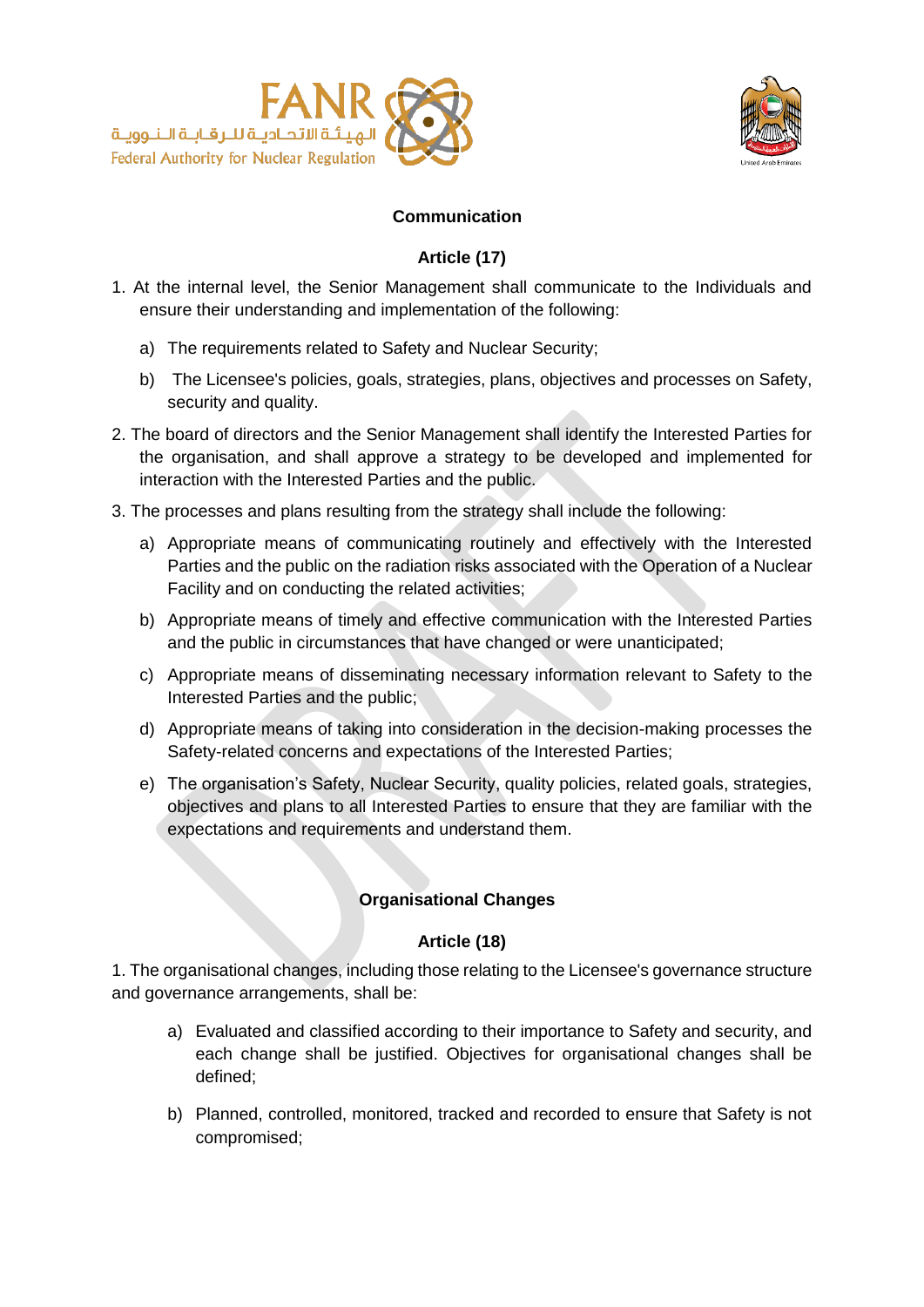



c) Communicated to the Authority in accordance with the regulatory requirements and Licence conditions, or as may be requested by the Authority.

<span id="page-19-0"></span>2. Notwithstanding the above, changes in the organization related to key Safety positions directly reporting to the Senior Management shall be communicated to the Authority at least one (1) month in advance for review and comments, if any.

#### **PART 3**

#### **Safety Culture and Security Culture**

#### **Article (19)**

- <span id="page-19-2"></span><span id="page-19-1"></span>1. The Management System shall be used to promote and sustain a strong Safety Culture and Security Culture within the Licensee's organisation.
- 2. All Individuals in the organisation shall contribute to fostering and sustaining a strong Safety Culture and Security Culture.
- 3. The Senior Management and other managers shall promote and sustain the following:

a) A common understanding of key aspects of Safety, Safety Culture and Security Culture within the organisation by carrying out the following:

- I. Creating awareness and understanding of the Ionizing Radiation risks and Safety hazards, including those related to work and the work environment.
- II. Ensuring collective commitment to Safety by Individuals and teams within the organisation.
- b) Acceptance of personal accountability by Individuals for adherence to Safety Culture and Security Culture;
- c) Providing the means by which the organisation supports Individuals and teams to carry out their tasks safely and successfully whilst taking into account the interaction between the human, technical and organisational factors;
- c) Reinforcing a learning and questioning attitude across all levels of the organisation and discouraging complacency about Safety;
- d) Establishing an organisational culture that supports and encourages trust, collaboration, consultation and communication;
- e) Establishing mechanisms supporting the Individual's rights, responsibilities and the accountability to raise Safety and security concerns and prevent retaliation or discrimination when such concerns are raised;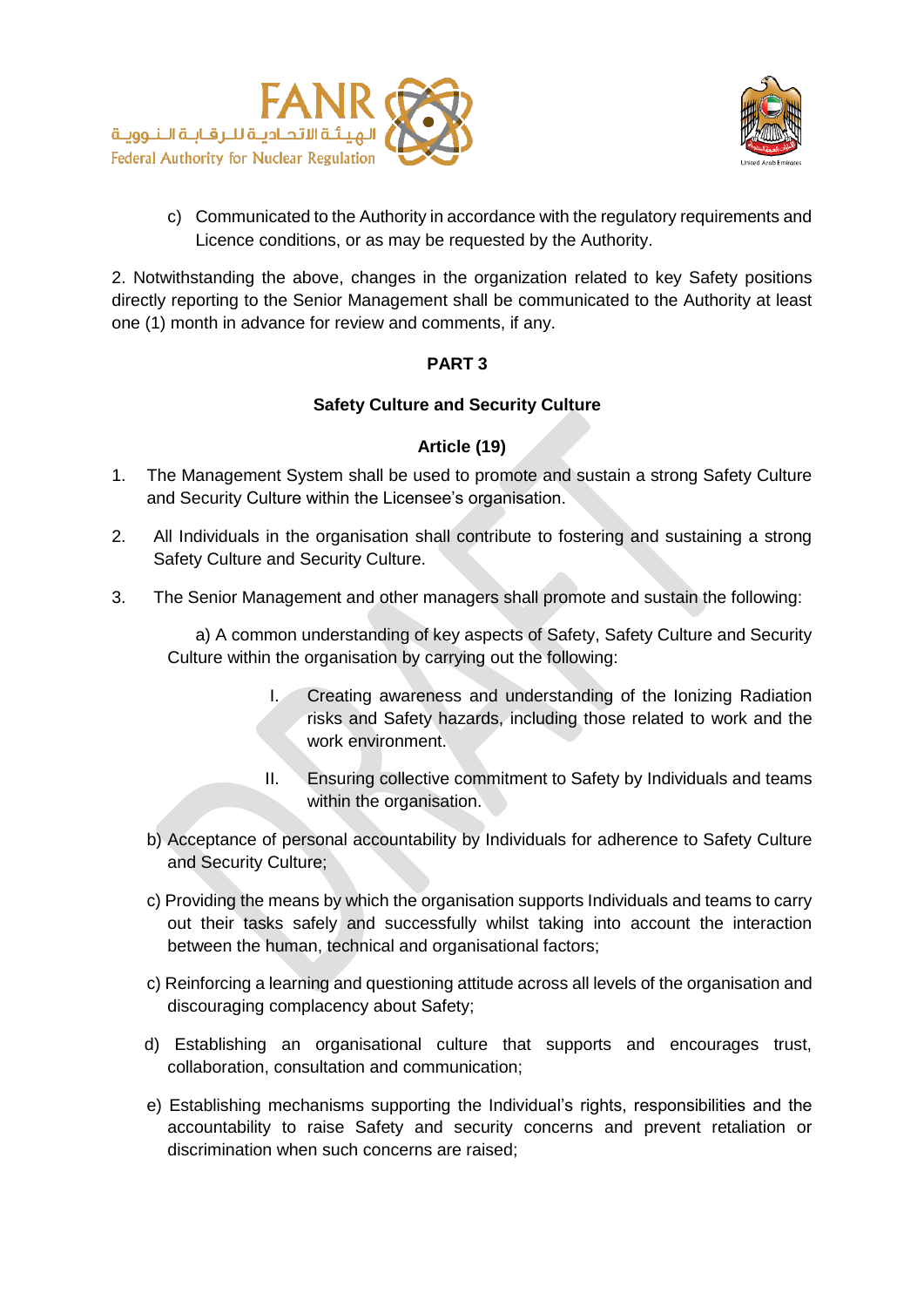



- f) Providing the means by which the organisation continually seeks to develop and improve its Safety Culture and Security Culture;
- g) Ensuring that Nuclear Security measures do not compromise Safety objectives. Potential conflicting requirements of Nuclear Security and Safety should be carefully analysed to ensure that Safety is not jeopardised;
- h) Establishing mechanisms for:

I. reporting problems relating to the human, technical and organisational factors within the organisation,

II. reporting within the organisation of any deficiencies in structures, systems and components to avoid degradation of Safety;

III. timely acknowledgement and reporting within the organisation of corrective actions taken to address the reported issues.

# **PART 4**

#### **Measurement, Assessment and Continuous Improvement**

# **General requirements**

#### **Article (20)**

- <span id="page-20-2"></span><span id="page-20-1"></span><span id="page-20-0"></span>1. Effectiveness of the Management System shall be monitored and measured by the Senior Management and management across all other levels in the organisation to confirm the ability of the licensee's organisation to achieve the intended results and identify opportunities for improvement of the Management System, including minimizing the occurrence of problems relating to Safety. Assessments of Leadership for Safety and of Safety and Security Culture in the Licensee's organisation shall also be conducted.
- 2. Processes shall be established for the feedback and analysis of operating experience, including initiating events, Accident precursors, near misses, Accidents and Nuclear Security events so that lessons may be learnt, shared and acted upon.
- 3. Periodic assessments as specified under Articles 20 and 21 of this regulation shall be conducted at planned intervals to support the continuous improvement of the Management System and Leadership for Safety and ensure their continuing suitability and effectiveness.
- 4. Performance based measures and criteria shall be defined and implemented to monitor and ensure that Safety and Nuclear Security, safeguards and Radiation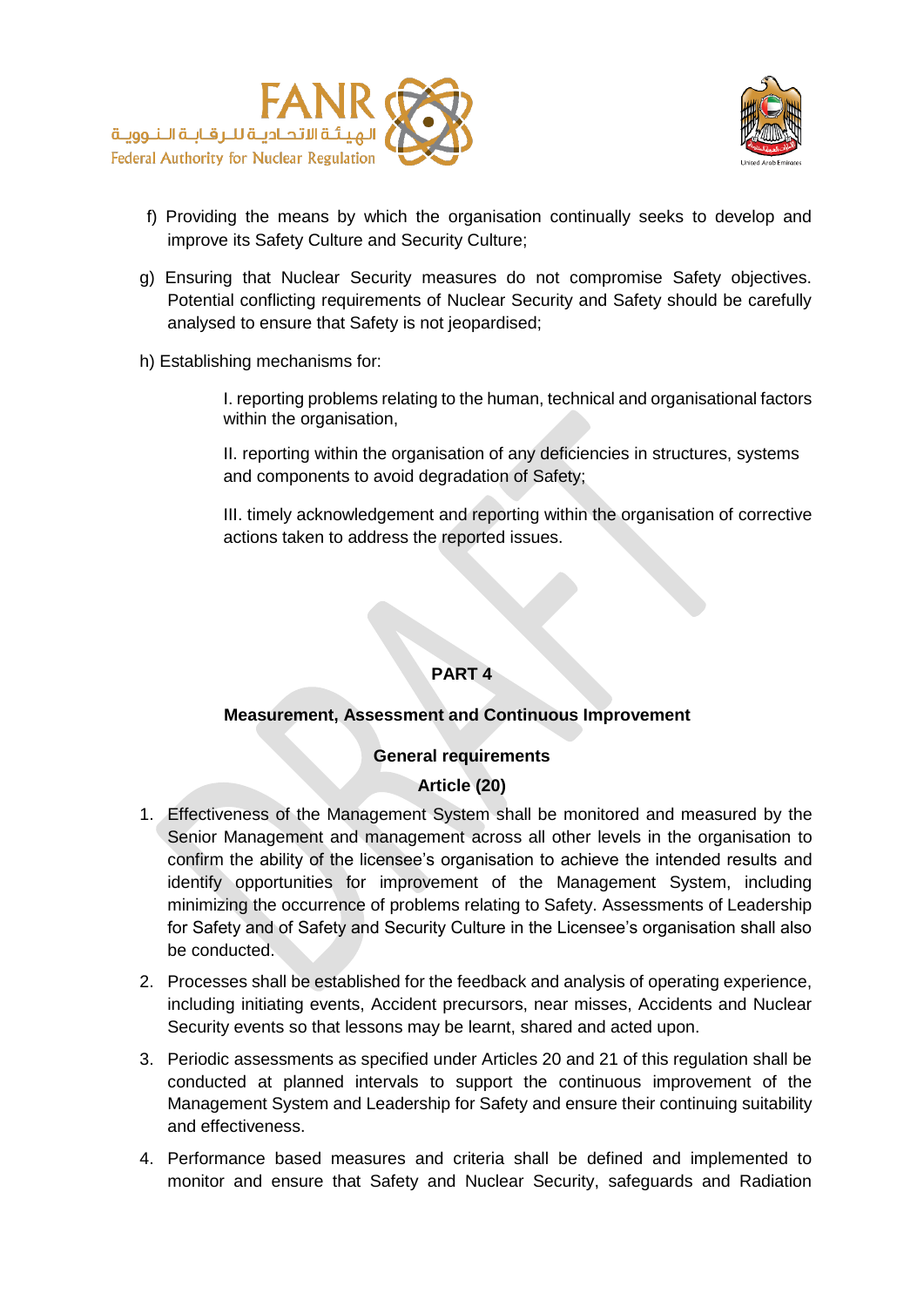



Protection requirements are met during the siting, Design, Construction, Commissioning, Operation and Decommissioning or Closure of a Nuclear Facility.

5. The results of the assessments and findings on the effectiveness and suitability of the Management System and of the Leadership for Safety shall be analysed and acted upon, including to foster and sustain a strong Safety Culture and a learning attitude within the Licensee's organisation and to improve Leadership for Safety. They shall be communicated to all levels in the Licensee's organisation, including the board of directors.

## **Self-Assessment**

# **Article (21)**

- <span id="page-21-1"></span><span id="page-21-0"></span>1. The Senior Management and management at all levels in the Licensee's organisation shall carry out periodic self-assessments to evaluate and improve the effectiveness of the Management System.
- 2. Self-assessment of Leadership for Safety Culture and Security Culture shall also be conducted and include assessment at all organisational levels and for all functions in the organisation. The Senior Management shall also ensure that such self-assessment is done with the involvement of Safety Culture and Security Culture of recognised experts within the Licensee's organisation.

<span id="page-21-2"></span>3. The findings and/or any significant changes resulting from the periodic self-assessments referred to in paragraph (1) of this article shall be analysed for their implications on Safety.

#### **Independent Assessments**

# **Article (22)**

<span id="page-21-3"></span>1. An internal organisational unit shall be established and empowered with the necessary authority to conduct periodic independent assessments on behalf of the Senior Management and the board of directors, as appropriate.

2. The periodic independent assessments shall be conducted to do the following:

- a) Evaluate and improve effectiveness of the Management System in ensuring Safety, Nuclear Security, safeguards, Radiation Protection and a strong Safety Culture and Security Culture;
- b) Evaluate the effectiveness of processes in meeting and fulfilling goals, strategies, plans and objectives of the Licensee's organisation.
- c) Determine adequacy and effectiveness of work performance and Leadership for Safety Culture and Security Culture.
- d) Monitor Product and services' quality and conformity.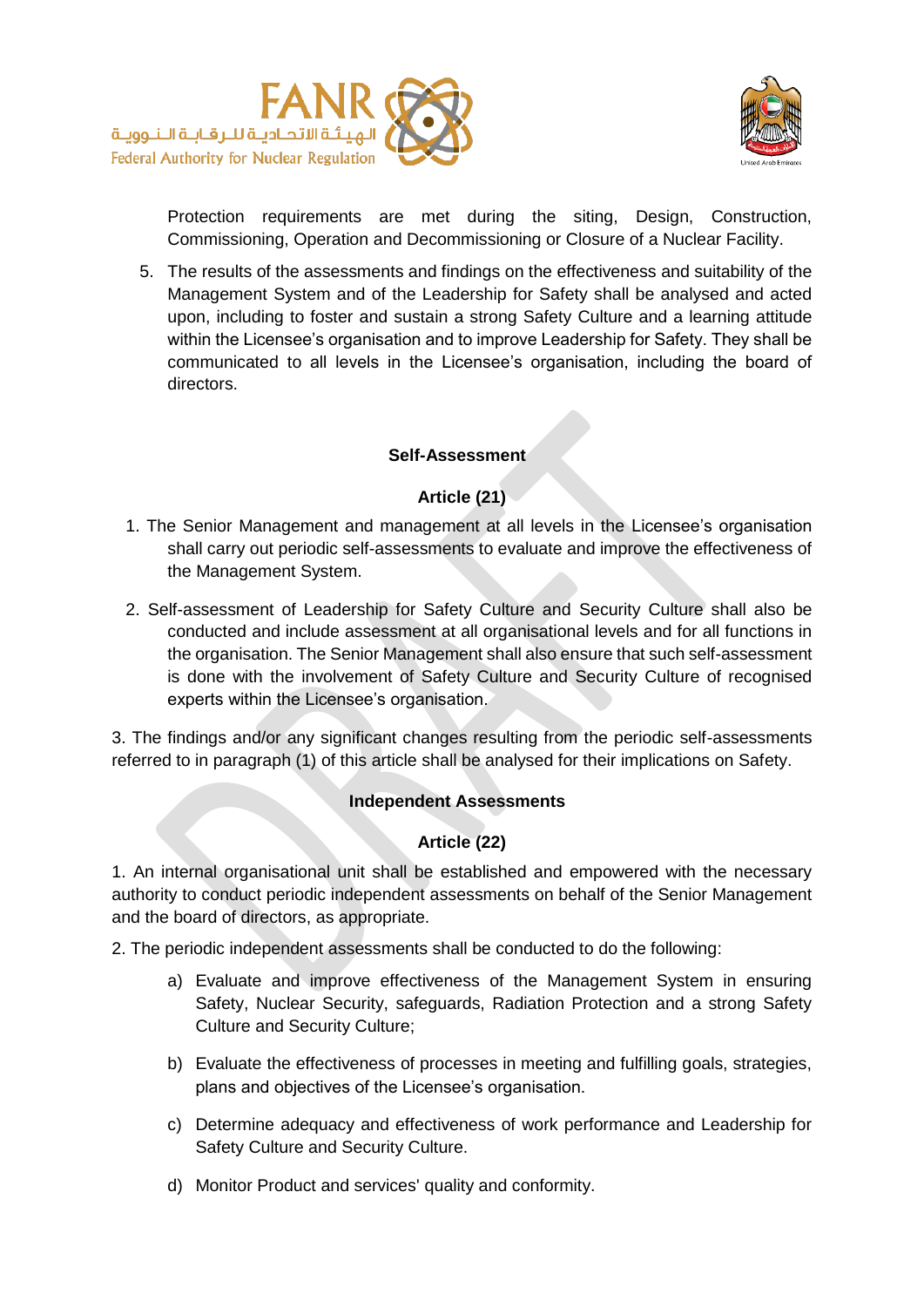



- e) Identify opportunities for improvement.
- f) Determine the adequacy and implementation of the organisation's processes and programmes for the detection, prevention and elimination of CFSI, including for the oversight of contractors and suppliers.

3. The Individuals assigned to perform such independent assessments shall be given sufficient authority to discharge their responsibilities and shall have direct access to Senior Management; such Individuals shall not assess:

- a) Their own work;
- b) Areas under responsibility of their own line management.

4. The independent assessments shall include the use of performance based measures and criteria established pursuant to Article 20(4) of this regulation.

#### **Management System Review**

#### **Article (23)**

- <span id="page-22-1"></span><span id="page-22-0"></span>1. The Management System Review shall be conducted by the Senior Management at planned intervals to ensure the continuing suitability, effectiveness and efficiency of the Management System as well as its ability to enable the objectives, goals, strategies and plans of the Licensee's organisation to be accomplished taking into account the new requirements and changes in the Licensee's organisation.
- 2. The Management System Review shall cover, but shall not be limited to, the following:
	- a) Output from all forms of assessment;
	- b) Results delivered and goals, strategies, plans and objectives achieved by the organisation;
	- c) Processes;
	- d) Non-conformances identified and corrective and preventive actions taken.
	- e) Lessons learnt from experience gained and from events that have occurred both within and outside the Licensee's organisation as well as lessons learnt from identifying the causes of events;
	- f) Opportunities for improvement;
	- g) Technical advances and results of research and development.
- 3. Weaknesses and obstacles in the Management System shall be identified, evaluated and remedied in a timely manner.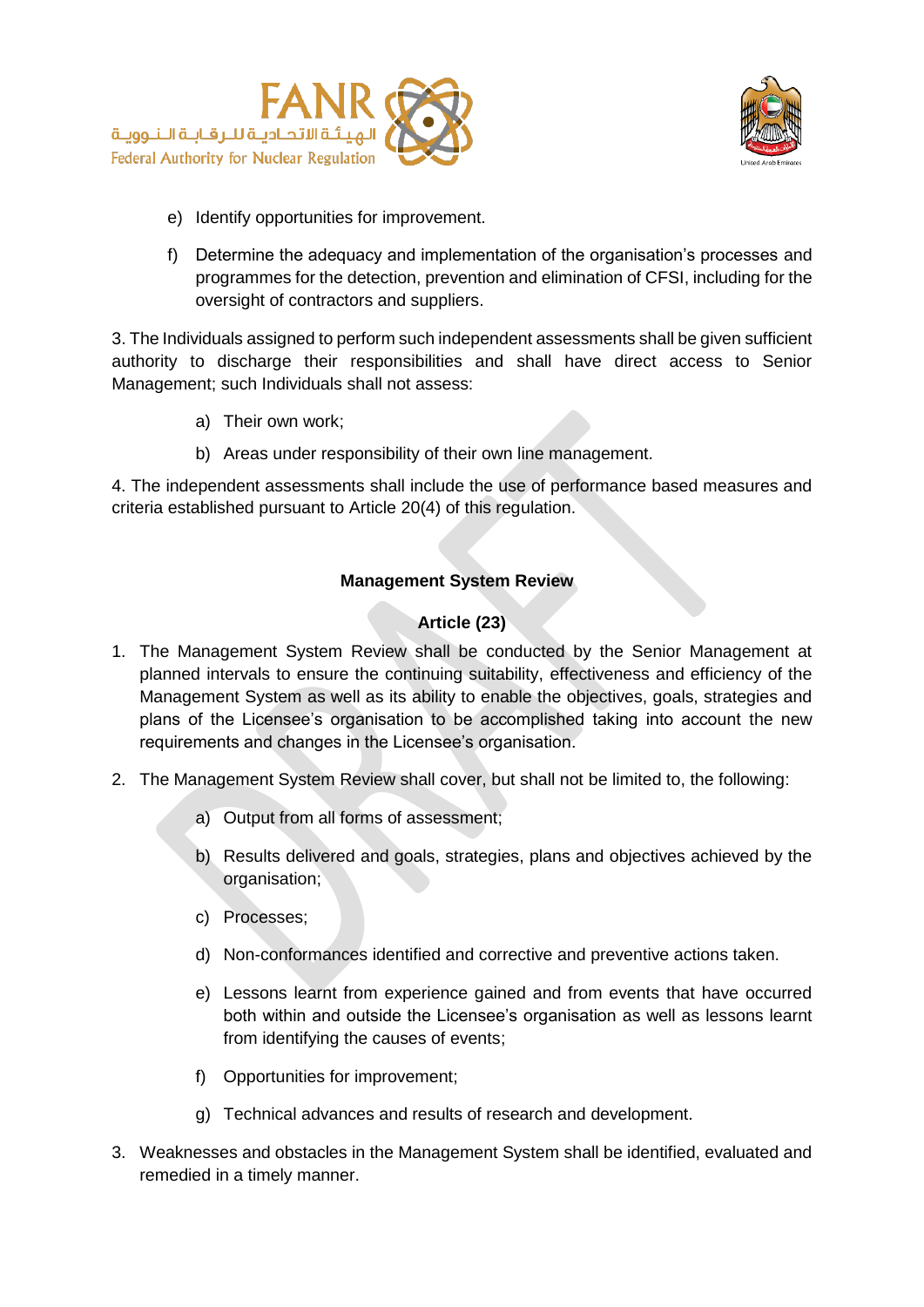



4. The Management System Review shall identify whether there is a need to make changes to, or improvements in, policies, goals, strategies, plans, objectives and processes of the Licensee's organisation including its staffing.

#### **Non-Conformances and Corrective and Preventive Actions**

#### **Article (24)**

- <span id="page-23-1"></span><span id="page-23-0"></span>1. The Management System shall include mechanisms to identify, evaluate and correct non-conforming processes, Products, or services, as appropriate.
- 2. The causes and impact of non-conformance, and the causes of Safety related events that could give rise to radiation risks shall be identified and evaluated. Corrective actions shall be taken in a timely manner to manage and mitigate any potential or actual consequences and prevent their recurrence.
- 3. The non-conformances, as well as the corrective and preventive actions shall be promptly documented and recorded.
- 4. Products and processes that do not conform to the specified requirements shall be identified, segregated, controlled, recorded and reported to an appropriate level of management within the organisation. The impact of non-conformances shall be evaluated and non-conforming Products, services or processes shall be either accepted, re-drafted or corrected within a specified period of time, or rejected and discarded or destroyed to prevent their inadvertent use.
- 5. The Senior Management shall promote an open atmosphere that improves the identification and handling of non-conformances and identifies opportunities for improvement. Procedures defining the process for processing non-conformances, and improvement proposals shall be implemented.
- 6. The assessment of non-conformances shall be conducted by Individuals whose duties are not directly or indirectly associated with the non-conformance. Such Individuals shall have sufficient expertise and technical knowledge to perform the assessment.
- 7. Concessions granted to allow acceptance of a non-conforming Product, service or process shall be subject to validation by the Licensee. Re-drafted or corrected Nonconforming Products, services or processes shall be subject to internal inspection to demonstrate their conformity with requirements or expected results.
- 8. The status and effectiveness of all corrective and preventive actions shall be monitored, evaluated and reported to management at an appropriate level in the organisation.